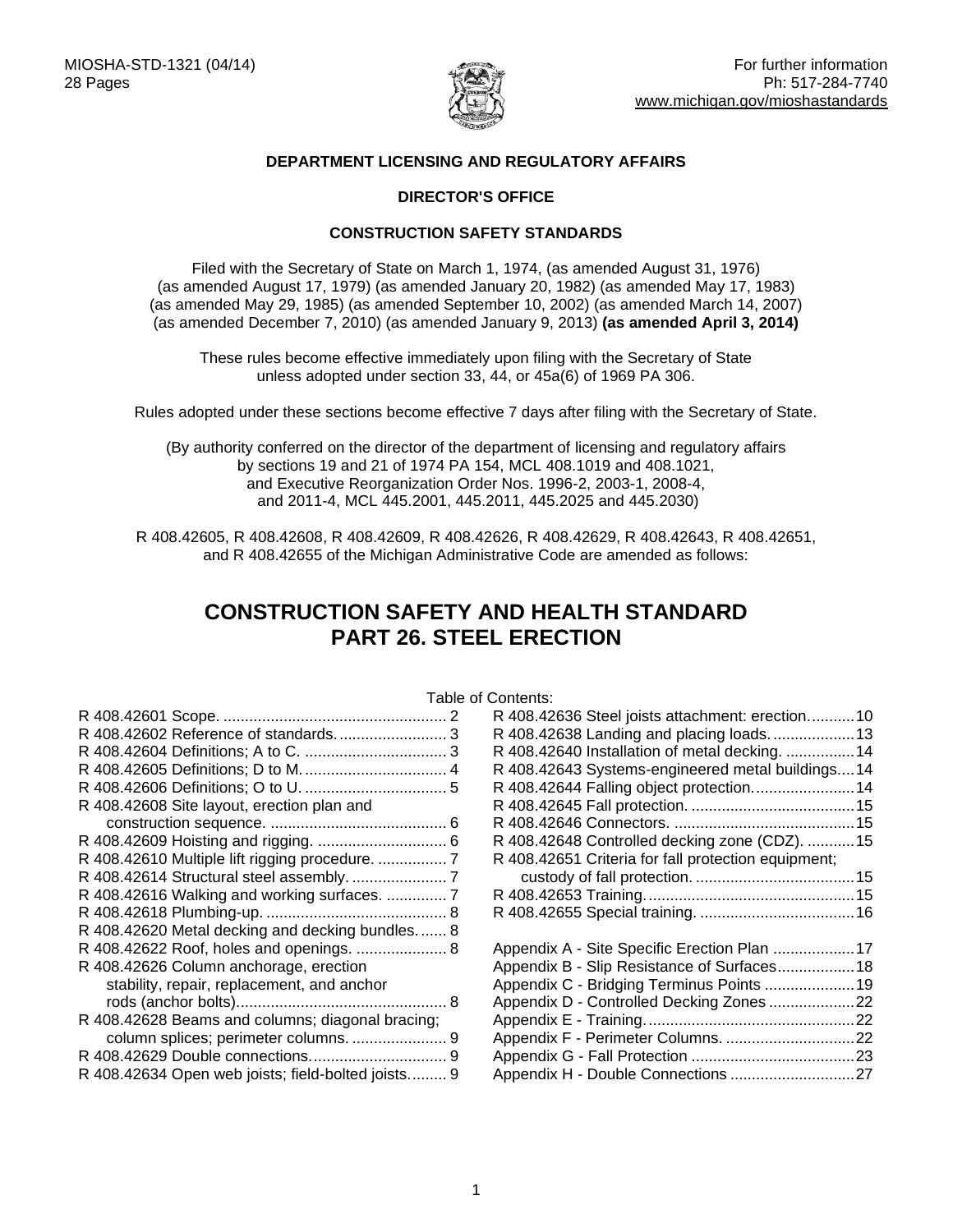### **GENERAL PROVISIONS**

## <span id="page-1-0"></span>**R 408.42601 Scope.**

**Rule 2601.** (1) This part sets forth requirements to protect employees from the hazards associated with steel erection activities involved in the construction, alteration, or repair of single and multistory buildings, bridges, and other structures where steel erection occurs.

The requirements of this part apply to employers engaged in steel erection unless otherwise specified.

This part does not apply to electrical transmission towers, communication and broadcast towers, or tanks. Examples of structures where steel erection may occur, include, but are not limited to, the following:

- (a) Single and multistory buildings.
- (b) Systems-engineered metal buildings.
- (c) Lift slab/tilt-up structures.
- (d) Energy exploration structures.

(e) Energy production, transfer and storage structures, and facilities.

- (f) Auditoriums.
	- (g) Malls.
	- (h) Amphitheaters.
	- (i) Stadiums.
	- (j) Power plants.
	- (k) Mills.
	- (l) Chemical process structures.
	- (m) Bridges.
	- (n) Trestles.
	- (o) Overpasses.
	- (p) Underpasses.
	- (q) Viaducts.
	- (r) Aqueducts.
	- (s) Aerospace facilities and structures.
	- (t) Radar and communication structures.
	- (u) Light towers.
	- (v) Signage.
	- (w) Billboards.
	- (x) Scoreboards.
	- (y) Conveyor systems.
	- (z) Conveyor supports and related framing.
	- (aa) Stairways.
	- (bb) Stair towers.
	- (cc) Fire escapes.
	- (dd) Draft curtains.
	- (ee) Fire containment structures.
	- (ff) Monorails.
	- (gg) Aerialways.
	- (hh) Catwalks.
	- (ii) Curtain walls.
	- (jj) Window walls.
	- (kk) Store fronts.
	- (ll) Elevator fronts.
	- (mm) Entrances.
	- (nn) Skylights.
	- (oo) Metal roofs.
	- (pp) Industrial structures.
	- (qq) Hi-bay structures.

(rr) Rail, marine, and other transportation

structures.

(ss) Sound barriers.

(tt) Water process and water containment structures.

- (uu) Air and cable-supported structures.
- (vv) Space frames.
- (ww) Geodesic domes.
- (xx) Canopies.

(yy) Racks and rack support structures and frames.

- (zz) Platforms.
- (aaa) Walkways.
- (bbb) Balconies.
- (ccc) Atriums.
- (ddd) Penthouses.
- (eee) Car dumpers.
- (fff) Stackers/reclaimers.
- (ggg) Cranes and craneways.
- (hhh) Bins.
- (iii) Hoppers.
- (jjj) Ovens.
- (kkk) Furnaces.
- (lll) Stacks.
- (mmm) Amusement park structures and rides.
- (nnn) Artistic and monumental structures.

(2) Steel erection activities include all of the following:

(a) Hoisting, laying out, placing, connecting, welding, burning, guying, bracing, bolting, plumbing, and rigging structural steel, steel joists, and metal buildings.

(b) Installing metal decking, curtain walls, window walls, siding systems, miscellaneous metals, ornamental iron, and similar materials.

(c) Moving point-to-point while performing the activities specified in this subrule.

(3) All of the following activities are covered by this part when they occur during and are a part of steel erection activities:

- (a) Rigging.
- (b) Hoisting.
- (c) Laying out.
- (d) Placing.
- (e) Connecting.
- (f) Guying.
- (g) Bracing.
- (h) Dismantling.
- (i) Burning.
- (j) Welding.
- (k) Bolting.
- (l) Grinding.
- (m) Sealing.
- (n) Caulking.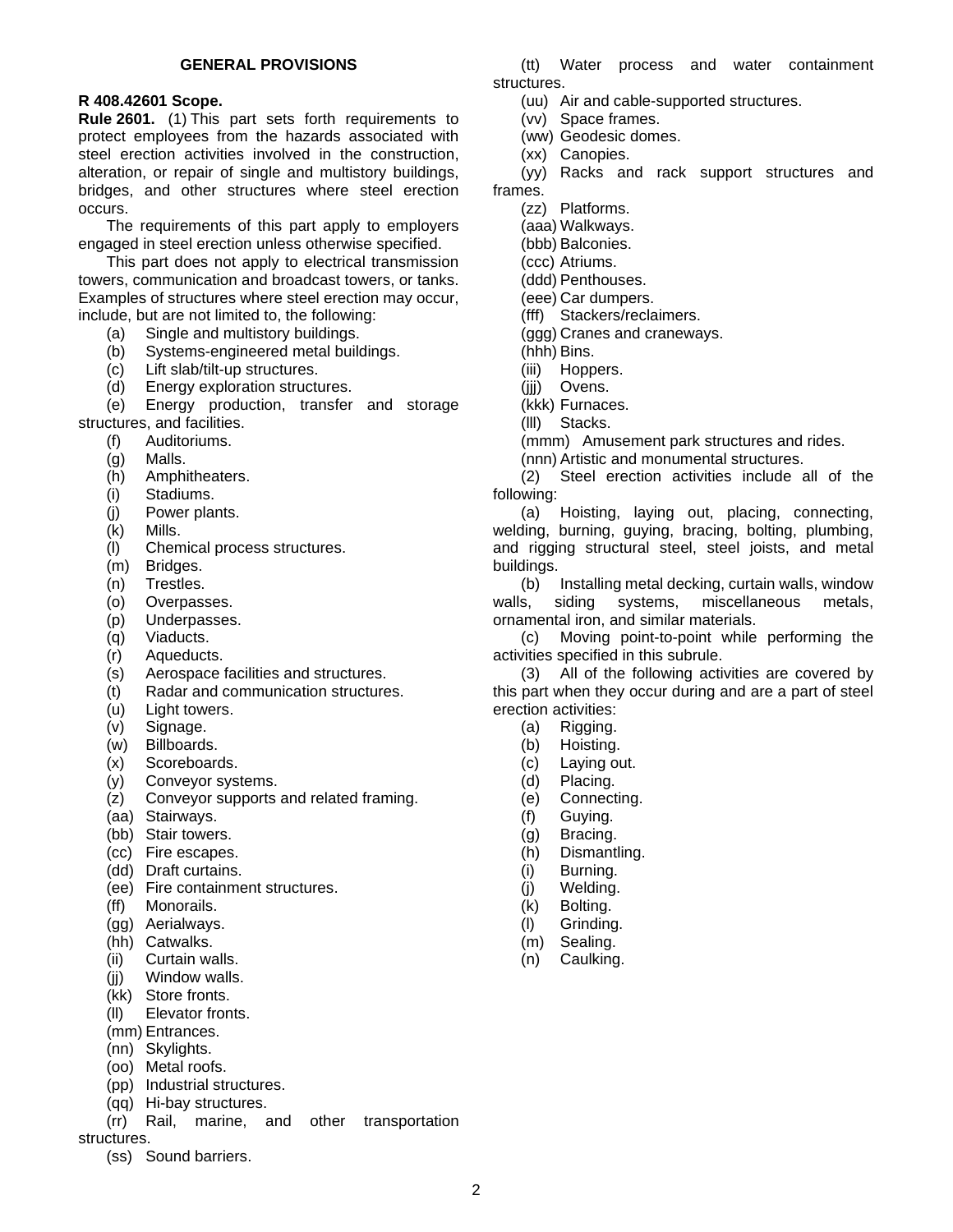(o) All related activities for construction, alteration or repair of materials and assemblies such as any of the following:

- (i) Structural steel.
- (ii) Ferrous metals and alloys.
- (iii) Nonferrous metals and alloys.
- (iv) Glass.

(v) Plastics and synthetic composite materials.

(vi) Structural metal framing and related bracing and assemblies.

- (vii) Anchoring devices.
- (viii) Structural cabling.
- (ix) Cable stays.

(x) Permanent and temporary bents and towers.

(xi) Falsework for temporary supports of permanent steel members.

(xii) Stone and other non-precast concrete architectural materials mounted on steel frames.

(xiii) Safety systems for steel erection.

(xiv) Steel and metal joists.

(xv) Metal decking and raceway systems and accessories.

- (xvi) Metal roofing and accessories.
- (xvii) Metal siding.
- (xviii) Bridge flooring.
- (xix) Cold formed steel framing.
- (xx) Elevator beams.
- (xxi) Grillage.
- (xxii) Shelf racks.
- (xxiii) Multipurpose supports.
- (xxiv) Crane rails and accessories.

(xxv) Miscellaneous, architectural, and

ornamental metals and metal work.

- (xxvi) Ladders.
- (xxvii) Railings.
- (xxviii) Handrails.
- (xxix) Fences and gates.
- (xxx) Gratings.
- (xxxi) Trench covers.
- (xxxii) Floor plates.
- (xxxiii) Castings.
- (xxxiv) Sheet metal fabrications.

(xxxv) Metal panels and panel wall systems.

(xxxvi) Louvers.

(xxxvii) Column covers.

(xxxviii) Enclosures and pockets.

- (xxxix) Stairs.
- (xl) Perforated metals.
- (xli) Ornamental iron work.

(xlii) Expansion control, including bridge expansion joint assemblies.

- (xliii) Slide bearings
- (xliv) Hydraulic structures.
- (xlv) Fascias.
- (xlvi) Soffit panels.
- (xlvii) Penthouse enclosures.
- (xlviii) Skylights.
- (xlix) Joint fillers.
- (l) Gaskets.
- (li) Sealants and seals.
- (lii) Doors.
- (liii) Windows.
- (liv) Hardware.

(lv) Detention/security equipment and doors, windows, and hardware.

- (lvi) Conveying systems.
- (lvii) Building specialties.
- (lviii)Building equipment.

(lix) Machinery and plant equipment, furnishings, and special construction.

(4) The duties of controlling contractors under this part include, but are not limited to, the duties specified in R 408.42608(1) and (3), R 408.42626(6), R 408.42644(2), and R 408.42651(4).

#### <span id="page-2-0"></span>**R 408.42602 Reference of standards.**

**Rule 2602.** (1) The following occupational safety and health administrative standards are referenced in this standard. Up to 5 copies of these standards may be obtained at no charge from the Michigan Department of Licensing and Regulatory Affairs, MIOSHA Standards Section, 7150 Harris Drive, P.O. Box 30643, Lansing, Michigan 48909-8143, or via the internet at: [www.michigan.gov/mioshastandards.](http://www.michigan.gov/mioshastandards). For quantities greater than 5, the cost, at the time of adoption of these rules, is 4 cents per page.

(a) Construction Safety Standard Part 10. "Lifting and Digging Equipment," R 408.41001a to R 408.41099a.

(b) Construction Safety Standard Part 28. "Personnel Hoisting in Steel Erection," R 408.42801 to R 408.42809.

(c) Construction Safety Standard Part 45. "Fall Protection," R 408.44501 to R 408.44502.

#### <span id="page-2-1"></span>**R 408.42604 Definitions; A to C.**

Rule 2604. (1) "Anchored bridging" means that the steel joist bridging is connected to a bridging terminus point.

(2) "Bolted diagonal bridging" means diagonal bridging that is bolted to a steel joist or joists.

(3) "Bridging clip" means a device that is attached to the steel joist to allow the bolting of the bridging to the steel joist.

(4) "Bridging terminus point" means a wall, a beam, tandem joists, with all bridging installed and a horizontal truss in the plane of the top chord, or other element at an end or intermediate point or points of a line of bridging that provides an anchor point for the steel joist bridging.

(5) "Choker" means a wire rope or synthetic fiber rigging assembly that is used to attach a load to a hoisting device.

(6) "Cold forming" means the process of using press brakes, rolls, or other methods to shape steel into desired cross sections at room temperature.

(7) "Column" means a load-carrying vertical member that is part of the primary skeletal framing system. Columns do not include posts.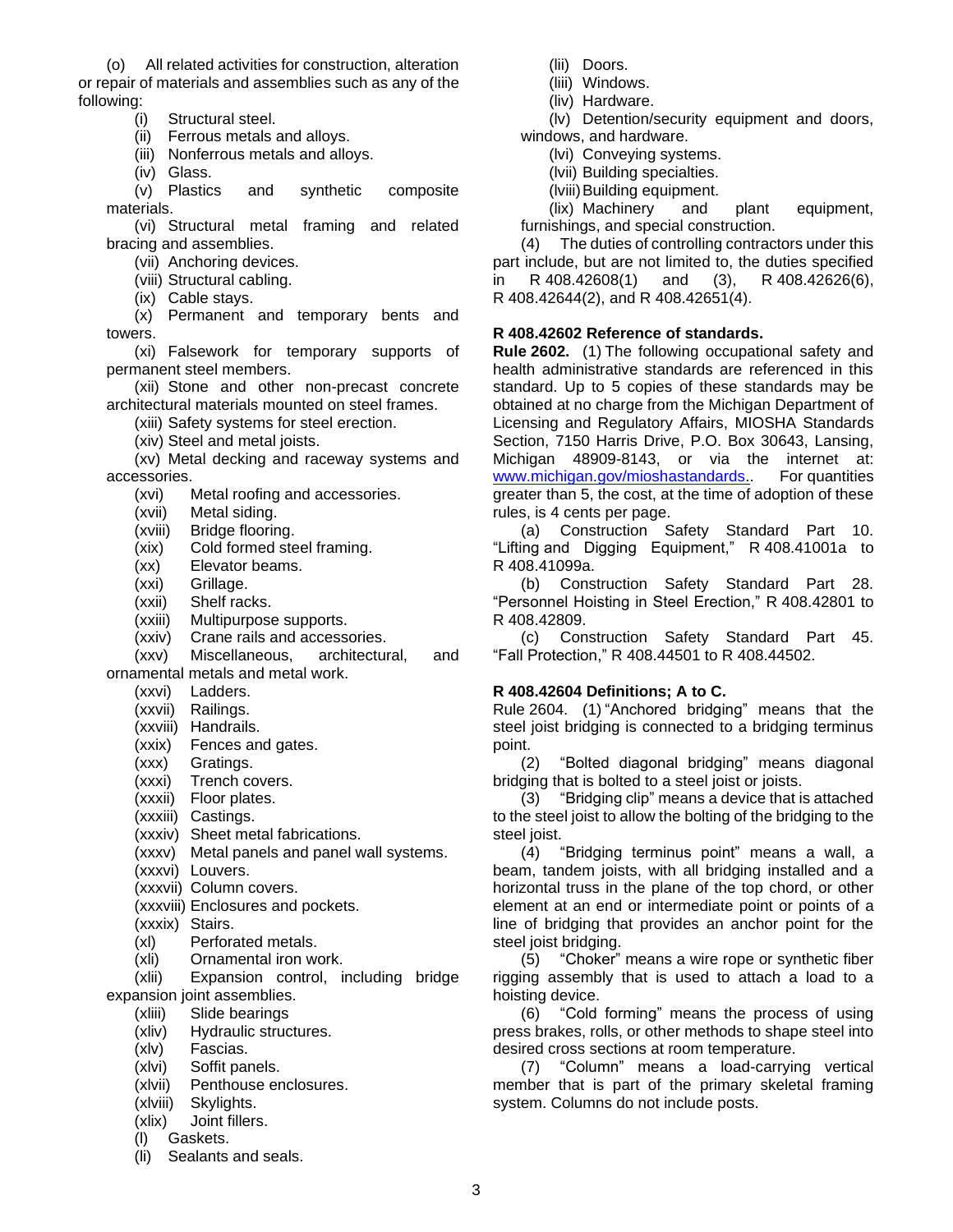(8) "Competent person" means a person who is experienced and capable of identifying an existing or potential hazard in surroundings, or under working conditions, that are hazardous or dangerous to an employee and who has the authority and knowledge to take prompt corrective measures to eliminate the hazards.

(9) "Connector" means an employee who, working with hoisting equipment, is placing and connecting structural members or components.

(10) "Constructibility" means the ability to erect structural steel members in accordance with these rules without having to alter the overall structural design.

(11) "Construction load, for joist erection," means any load other than the weight of the employee or employees, the joists, and the bridging bundle.

(12) "Controlled decking zone (CDZ)" means an area in which certain work, for example, initial installation and placement of metal decking, may take place without the use of guardrail systems, personal fall arrest systems, fall restraint systems, or safety net systems and in which access to the zone is controlled.

(13) "Controlled load lowering" means lowering a load by means of a mechanical hoist drum device that allows a hoisted load to be lowered with maximum control using the gear train or hydraulic components of the hoist mechanism. Controlled load lowering requires the use of the hoist drive motor, rather than the load hoist brake, to lower the load.

(14) "Controlling contractor" means a prime contractor, general contractor, construction manager, or any other legal entity that has the overall responsibility for the construction of the project-its planning, quality, and completion.

(15) "Critical lift" means a lift that exceeds 75% of the rated capacity of the crane or derrick or that requires the use of more than 1 crane or derrick.

## <span id="page-3-0"></span>**R 408.42605 Definitions; D to M.**

**Rule 2605.** (1) "Decking hole" means a gap or void more than 2 inches (5.1 cm) in its least dimension and less than 12 inches (30.5 cm) in its greatest dimension in a floor, roof, or other walking/working surface. Pre-engineered holes in cellular decking for wires, cables, and the like are not included in this definition.

(2) "Derrick floor" means an elevated floor of a building or structure that has been designated to receive hoisted pieces of steel before final placement.

(3) "Double connection" means an attachment method where the connection point is intended for 2 pieces of steel that share common bolts on either side of a central piece.

(4) "Double connection seat" means a structural attachment that, during the installation of a double connection, supports the first member while the second member is connected.

(5) "Erection bridging" means the bolted diagonal bridging that is required to be installed before releasing the hoisting cables from the steel joists.

(6) "Fall restraint system" means a fall protection system that prevents the user from falling any distance. The system is comprised of either a body belt or body harness, together with an anchorage, connectors, and other necessary equipment. The other components typically include a lanyard, and may also include a lifeline and other devices.

(7) "Final interior perimeter" means the perimeter of a large permanent open space within a building such as an atrium or courtyard. This does not include openings for stairways, elevator shafts, and the like.

(8) "Girt, in systems-engineered metal buildings" means a "Z" or "C" shaped member formed from sheet steel spanning between primary framing and supporting wall material.

(9) "Headache ball" means a solid iron weight, usually spherical, used to keep the loadline taut and positioned above the hook.

(10) "Hoisting equipment" means commercially manufactured lifting equipment designed to lift and position a load of known weight to a location at some known elevation and horizontal distance from the equipment's center of rotation. "Hoisting equipment" includes, but is not limited to all of the following:

- (a) Cranes.
- (b) Derricks.
- (c) Tower cranes.
- (d) Barge-mounted derricks or cranes.
- (e) Gin poles.
- (f) Gantry hoist systems.

A "come-a-long," that is, a mechanical device, usually consisting of a chain or cable attached at each end, that is used to facilitate movement of materials through leverage is not considered "hoisting equipment."

(11) "Leading edge" means the unprotected side and edge of a floor, roof, or formwork for a floor or other walking/working surface, such as a deck, which changes location as additional floor, roof, decking, or formwork sections are placed, formed, or constructed.

(12) "Metal decking" means a commercially manufactured, structural grade, cold-rolled metal panel formed into a series of parallel ribs. As used in this part, the term includes metal floor and roof decks, standing seam metal roofs, other metal roof systems, and other products, such as bar gratings, checker plate, expanded metal panels, and similar products. After installation and proper fastening, these decking materials serve a combination of functions, including, but not limited to any of the following:

(a) A structural element designed in combination with the structure to resist, distribute, and transfer loads, stiffen the structure, and provide a diaphragm action.

- (b) A walking/working surface.
- (c) A form for concrete slabs.
- (d) A support for roofing systems.
- (e) A finished floor or roof.

(13) "Multiple lift rigging" means a rigging assembly manufactured by wire rope rigging suppliers that facilitates the attachment of up to 5 independent loads to the hoist rigging of a crane.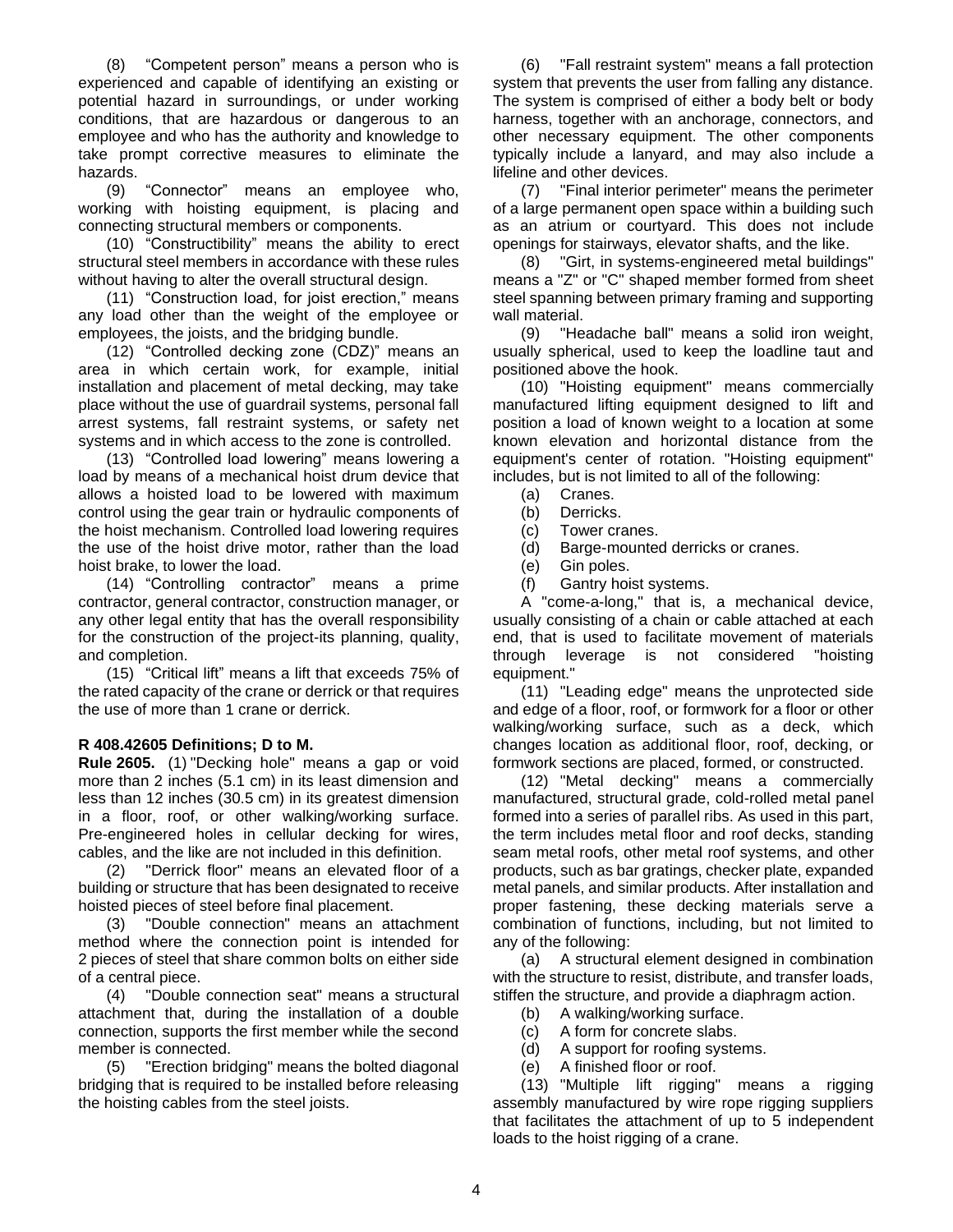## <span id="page-4-0"></span>**R 408.42606 Definitions; O to U.**

**Rule 2606.** (1) "Opening" means a gap or void 12 inches (30.5 cm) or more in its least dimension in a floor, roof, or other walking/working surface. For the purposes of this part, skylights and smoke domes that do not meet the strength requirements of R 408.42622 (4), (5), (6), and (7) shall be regarded as openings.

(2) "Permanent floor" means a structurally completed floor at any level or elevation, including slab on grade.

(3) "Personal fall arrest system" means a system used to arrest an employee in a fall from a working level. A personal fall arrest system consists of an anchorage, connectors, a body harness, and may include a lanyard, deceleration device, lifeline, or suitable combination of these. The use of a body belt for fall arrest is prohibited.

(4) "Plumbing up" means securing to obtain vertical alignment.

(5) "Positioning device system" means a body belt or body harness rigged to allow an employee to be supported on an elevated, vertical surface, such as a wall or column, and work with both hands free while leaning.

(6) "Post" means a structural member which has a longitudinal axis that is essentially vertical, and which either weighs 300 pounds or less and is axially loaded (a load presses down on the top end) or is not axially loaded, but is laterally restrained by the above member. Posts typically support stair landings, wall framing, mezzanines, and other substructures.

(7) "Project structural engineer of record" means the registered, licensed professional who is responsible for the design of structural steel framing and whose seal appears on the structural contract documents.

(8) "Purlin, in systems-engineered metal buildings," means a "Z" or "C" shaped member formed from sheet steel spanning between primary framing and supporting roof material.

(9) "Qualified person" means an individual who, by possession of a recognized degree, certificate, or professional standing or by extensive knowledge, training, and experience, has successfully demonstrated the ability to solve or resolve problems relating to the subject matter, the work, or the project.

(10) "Safety deck attachment" means an initial attachment that is used to secure an initially placed sheet of decking to keep proper alignment and bearing with structural support members.

(11) "Shear connector" means headed steel studs, steel bars, steel lugs, and similar devices that are attached to a structural member for the purpose of achieving composite action with concrete.

(12) "Steel erection" means the construction, alteration, or repair of steel buildings, bridges, and other structures, including the installation of metal decking and all planking used during the process of erection.

(13) "Steel joist" means an open web, secondary load-carrying member which is 144 feet (43.9 m) or less, which is designed by the manufacturer, and which is used for the support of floors and roofs. This does not include structural steel trusses or cold-formed joists.

(14) "Steel joist girder" means an open web, primary load-carrying member which is designed by the manufacturer and which is used for the support of floors and roofs. The term does not include structural steel trusses.

(15) "Steel truss" means an open web member designed of structural steel components by the project structural engineer of record. For the purposes of this part, a steel truss is considered equivalent to a solid web structural member.

(16) "Structural steel" means a steel member or a member made of a substitute material, such as, but not limited to, fiberglass, aluminum, or composite members. These members include, but are not limited to all of the following that are integrated with the structural steel framing of a building:

- (a) Steel joists.
- (b) Joist girders.
- (c) Purlins.
- (d) Columns.
- (e) Beams.
- (f) Trusses.
- (g) Splices.
- (h) Seats.
- (i) Metal decking.
- (j) Girts.
- (k) Bridging.
- (l) Cold-formed metal framing.

(17) "Systems-engineered metal building" means a metal, field-assembled building system consisting of framing, roof, and wall coverings. Typically, many of these components are cold-formed shapes. These individual parts are fabricated in 1 or more manufacturing facilities and shipped to the jobsite for assembly into the final structure. The engineering design of the system is normally the responsibility of the systems-engineered metal building manufacturer.

(18) "Tank" means a container for holding gases, liquids, or solids.

(19) "Unprotected sides and edges" means any side or edge, except at entrances to points of access, of a walking/working surface, for example, a floor, roof, ramp, or runway, where there is no wall or guardrail system not less than 39 inches (1.0 m) high.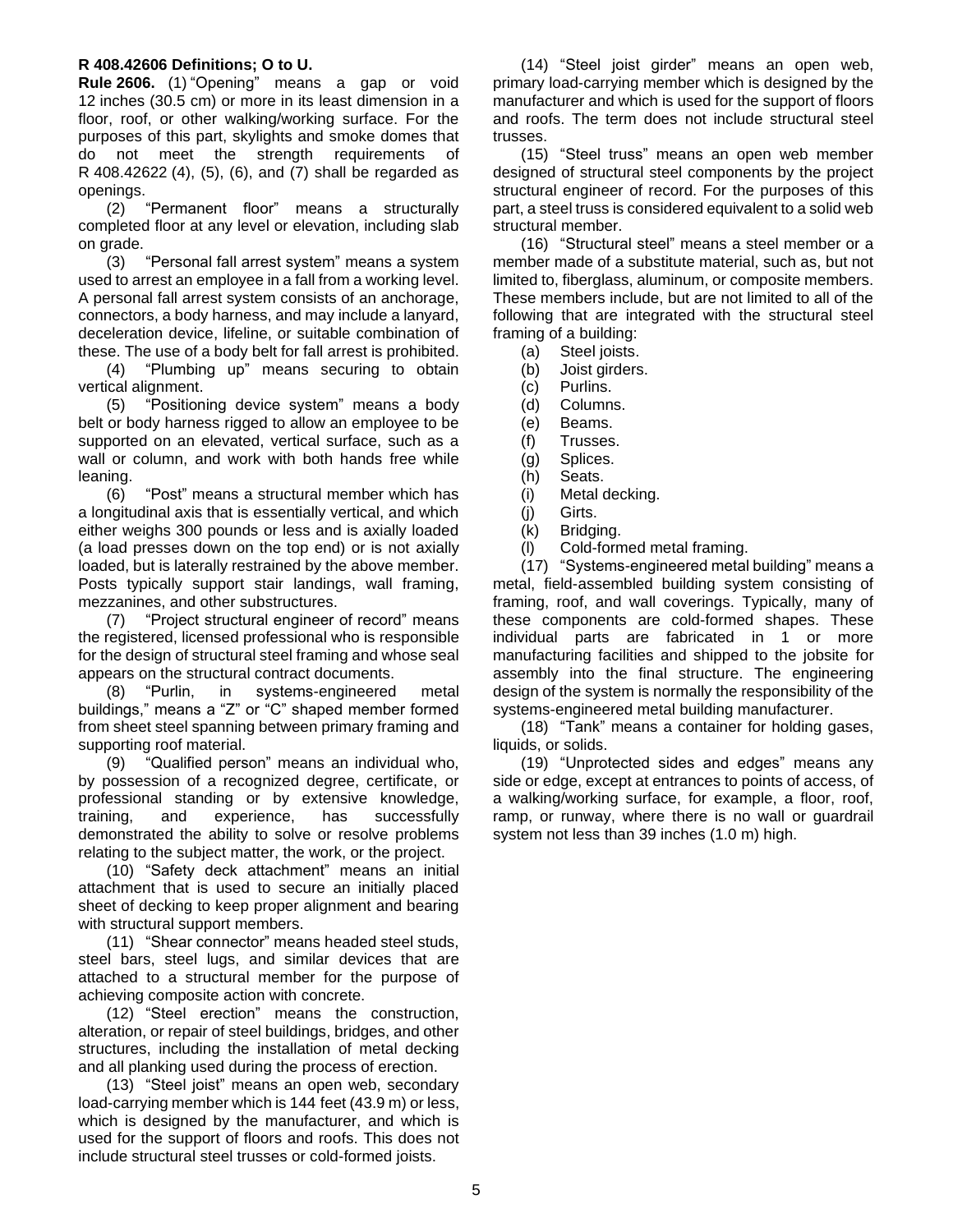## <span id="page-5-0"></span>**R 408.42608 Site layout, erection plan and construction sequence.**

**Rule 2608.** (1) Before authorizing the commencement of steel erection, the controlling contractor shall ensure that the steel erector is provided with the following written notifications:

(a) The concrete in the footings, piers, and walls and the mortar in the masonry piers and walls has attained, on the basis of an appropriate ASTM standard test method of field-cured samples, either 75% of the intended minimum compressive design strength or sufficient strength to support the loads imposed during steel erection.

(b) Any repairs, replacements, and modifications to the anchor bolts were conducted in accordance with R 408.42626(5) and (6).

(2) A steel erection contractor shall not erect steel unless it has received written notification that the concrete in the footings, piers, and walls or the mortar in the masonry piers and walls has attained, on the basis of an appropriate ASTM standard test method of field-cured samples, either 75% of the intended minimum compressive design strength or sufficient strength to support the loads imposed during steel erection.

(3) The controlling contractor shall ensure that both of the following are provided and maintained:

(a) Adequate access roads into and through the site for the safe delivery and movement of derricks, cranes, trucks, other necessary equipment, and the material to be erected and means and methods for pedestrian and vehicular control. However, this requirement does not apply to roads outside of the construction site.

(b) A firm, properly graded, drained area which is readily accessible to the work and which has adequate space for the safe storage of materials and the safe operation of the erector's equipment.

(4) All hoisting operations in steel erection shall be preplanned to ensure that the requirements of R 408.42609(5) and (6) are met.

(5) If an employer elects, due to conditions specific to the site, to develop alternate means and methods that provide employee protection in accordance with R 408.42609(4), R 408.42634(4), or R 408.42638(4), then a site-specific erection plan shall be developed by a qualified person and be available at the work site. Guidelines for establishing a site-specific erection plan are contained in appendix A.

## <span id="page-5-1"></span>**R 408.42609 Hoisting and rigging.**

**Rule 2609.** (1) All the provisions of Construction Safety Standard Part 10 "Lifting and Digging Equipment," as referenced in R 408.42602 apply to hoisting and rigging.

(2) The headache ball, hook or load shall not be used to transport personnel except as provided in subrule (3) of this rule.

(3) Cranes or derricks may be used to hoist employees when work under this rule is being conducted, provided either of the following provisions is met:

(a) All of the requirements of the Construction Safety Standard Part 10 "Lifting and Digging Equipment," R 408.41021a, except for R 408.41021a(1), as referenced in R 408.42602.

(b) All of the requirements of the Construction Safety Standard Part 28 "Personnel Hoisting in Steel Erection," as referenced in R 408.42602.

(4) Safety latches on hooks shall not be deactivated or made inoperable, except in either of the following situations:

(a) When a qualified rigger has determined that the hoisting and placing of purlins and single joists can be performed more safely by doing so.

(b) When equivalent protection is provided in a site-specific erection plan.

(5) Routes for suspended loads shall be preplanned to ensure that no employee is required to work directly below a suspended load, except for the following employees:

(a) Employees engaged in the initial connection of the steel.

(b) Employees necessary for the hooking or unhooking of the load.

(6) When working under suspended loads, all of the following criteria shall be met:

(a) Materials being hoisted shall be rigged to prevent unintentional displacement.

(b) Hooks with self-closing safety latches or their equivalent shall be used to prevent components from slipping out of the hook.

(c) All loads shall be rigged by a qualified rigger.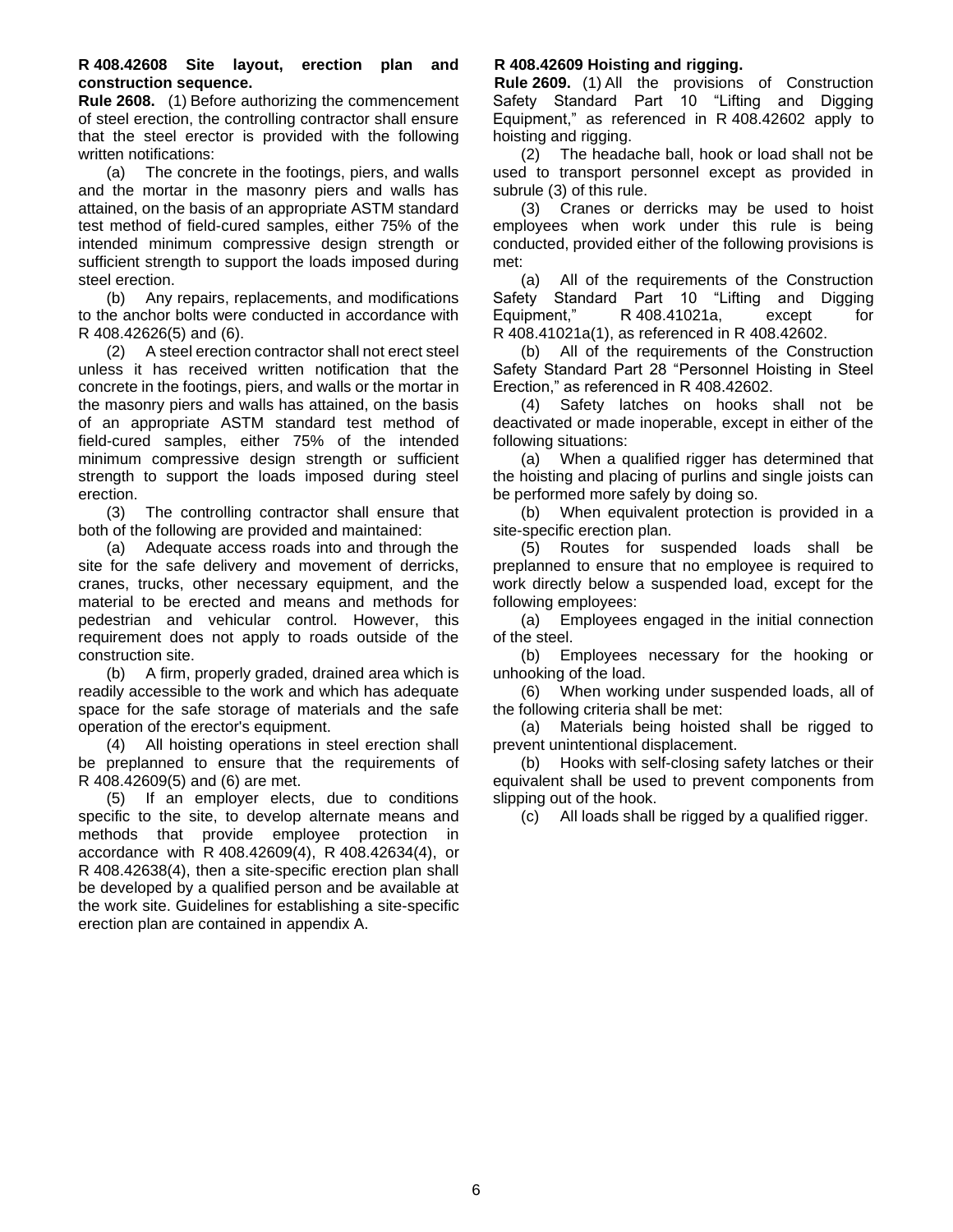#### <span id="page-6-0"></span>**R 408.42610 Multiple lift rigging procedure.**

**Rule 2610.** (1) A multiple lift shall only be performed if all of the following criteria are met:

(a) A multiple lift rigging assembly is used.

(b) A maximum of 5 members are hoisted per lift.

(c) Only beams and similar structural members are lifted.

(d) All employees engaged in the multiple lift have been trained in multiple lift procedures in accordance with R 408.42655(1).

(e) A crane shall not be used for a multiple lift where such use is contrary to the manufacturer's specifications and limitations.

(2) Components of the multiple lift rigging assembly shall be specifically designed and assembled with a maximum capacity for total assembly and for each individual attachment point. This capacity, certified by the manufacturer or a qualified rigger, shall be based on the manufacturer's specifications with a 5 to 1 safety factor for all components.

(3) The total load shall not exceed either of the following:

(a) The rated capacity of the hoisting equipment specified in the hoisting equipment load charts.

(b) The rigging capacity specified in the rigging rating chart.

(4) The multiple lift rigging assembly shall be rigged with members attached at their center of gravity and maintained reasonably level, rigged from top down, and rigged not less than 7 feet (2.1 m) apart.

(5) The members on the multiple lift rigging assembly shall be set from the bottom up.

(6) Controlled load lowering shall be used whenever the load is over the connectors.

#### <span id="page-6-1"></span>**R 408.42614 Structural steel assembly.**

**Rule 2614. (**1) Structural stability shall be maintained at all times during the erection process.

Note to subrule (1): Federal Highway Administration (FHWA) regulations incorporate by reference a number of standards, policies, and standard specifications published by the American Association of State Highway and Transportation Officials (AASHTO) and other organizations. (See 23 CFR 625.4). Many of these incorporated provisions may be relevant to maintaining structural stability during the erection process. For instance, as of May 17, 2010, in many cases FHWA requires a Registered Engineer to prepare and seal working drawings for falsework used in highway bridge construction. (See AASHTO Specifications for Highway Bridges, Div. II, § 3.2.1, 15<sup>th</sup> edition, 1992, which FHWA incorporates by reference in 23 CFR 625.4). FHWA also encourages compliance with AASHTO Specifications that the FHWA regulations do not currently incorporate by reference.

(See [http://www.fhwa.dot.gov/bridge/lrfd/index.htm\)](http://www.fhwa.dot.gov/bridge/lrfd/index.htm)

(2) All of the following additional requirements shall apply for multistory structures:

(a) The permanent floors shall be installed as the erection of structural members progresses, and there shall be not more than 8 stories between the erection floor and the uppermost permanent floor, except where the structural integrity is maintained as a result of the design.

(b) There shall not be more than 4 floors or 48 feet (14.6 m), whichever is less, of unfinished bolting or welding above the foundation or uppermost permanently secured floor, except where the structural integrity is maintained as a result of the design.

(c) A fully planked or decked floor or nets shall be maintained within 2 stories or 30 feet (9.1 m), whichever is less, directly under any erection work being performed.

#### <span id="page-6-2"></span>**R 408.42616 Walking and working surfaces.**

**Rule 2616.** (1) Shear connectors, such as headed steel studs, steel bars, or steel lugs, reinforcing bars, deformed anchors, or threaded studs shall not be attached to the top flanges of beams, joists, or beam attachments so that they project vertically from or horizontally across the top flange of the member until after the metal decking or other walking/working surface has been installed.

(2) If shear connectors are used in the construction of composite floors, roofs, and bridge decks, then employees shall lay out and install the shear connectors after the metal decking has been installed, using the metal decking as a working platform. Shear connectors shall not be installed from within a controlled decking zone (CDZ), as specified in R 408.42648(1)(g).

(3) Slip resistance of skeletal structural steel. Workers shall not be permitted to walk the top surface of any structural steel member installed after July 18, 2006, that has been coated with paint or similar material, unless documentation or certification that the coating has achieved a minimum average slip resistance of .50 when measured with an English XL tribometer or equivalent tester on a wetted surface at a testing laboratory is provided. Such documentation or certification shall be based on the appropriate ASTM standard test method conducted by a laboratory capable of performing the test. The results shall be available at the site and to the steel erector. Appendix B references appropriate ASTM standard test methods that may be used to comply with this subrule.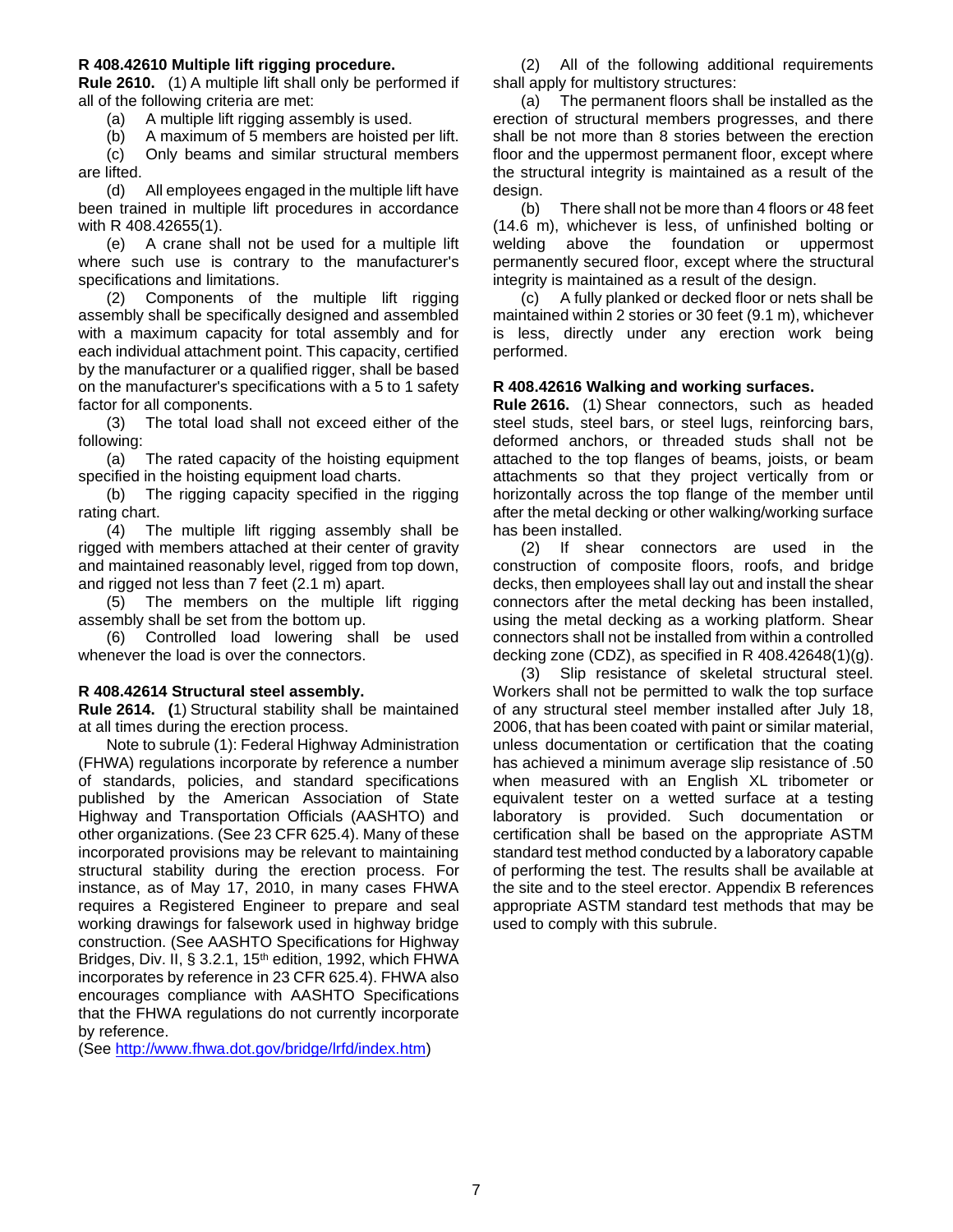#### <span id="page-7-0"></span>**R 408.42618 Plumbing-up.**

**Rule 2618.** (1) Turnbuckles and other apparatus used in plumbing up shall be accessible to the employees for adjustment and dismantling. Connections of the equipment used in plumbing up shall be secured. The turnbuckles shall be secured to prevent unwinding while under stress.

(2) When deemed necessary by a competent person, plumbing-up equipment shall be installed in conjunction with the steel erection process to ensure the stability of the structure.

(3) When used, plumbing-up equipment shall be in place and properly installed before the structure is loaded with construction material such as loads of joists, bundles of decking, or bundles of bridging.

(4) Plumbing-up equipment shall be removed only with the approval of a competent person.

#### <span id="page-7-1"></span>**R 408.42620 Metal decking and decking bundles.**

**Rule 2620.** (1) Bundle packaging and strapping shall not be used for hoisting unless specifically designed for that purpose.

(2) If loose items such as dunnage, flashing, or other materials are placed on the top of metal decking bundles to be hoisted, such items shall be secured to the bundles.

(3) Bundles of metal decking on joists shall be landed in accordance with R 408.42638(4).

(4) Metal decking bundles shall be landed on framing members so that enough support is provided to allow the bundles to be unbanded without dislodging the bundles from the supports.

(5) At the end of the shift or when environmental or jobsite conditions require, metal decking shall be secured against displacement.

#### <span id="page-7-2"></span>**R 408.42622 Roof, holes and openings.**

**Rule 2622.** (1) Framed metal deck openings shall have structural members turned down to allow continuous deck installation, except where not allowed by structural design constraints or constructibility.

(2) Roof and floor holes and openings shall be decked over. If hole or opening size, configuration, or other structural design does not allow openings to be decked over, such as with elevator shafts, stair wells, and the like, then employees shall be protected in accordance with R 408.42645(1).

(3) Metal decking holes and openings shall not be cut until immediately before being permanently filled with the equipment or structure needed or intended to fulfill its specific use and which meets the strength requirements of R 408.42622 (4), (5), (6), and (7) or shall be immediately covered.

(4) Covers for roof and floor openings shall be capable of supporting, without failure, twice the weight of the employees, equipment, and materials that may be imposed on the cover at any one time.

(5) All covers shall be secured when installed to prevent accidental displacement by the wind, equipment, or employees.

(6) All covers shall be painted with high-visibility paint or shall be marked with the word "hole" or "cover" to provide warning of the hazard.

(7) Smoke dome or skylight fixtures that have been installed are not considered covers for the purpose of this rule unless they meet the strength requirements of subrule (4) of this rule.

(8) Decking gaps around columns. Wire mesh, exterior plywood, or the equivalent, shall be installed around columns where planks or metal decking do not fit tightly. The materials used shall be of sufficient strength to provide fall protection for personnel and prevent objects from falling through.

<span id="page-7-3"></span>**R 408.42626 Column anchorage, erection stability, repair, replacement, and anchor rods (anchor bolts). Rule 2626.** (1) All columns shall be anchored by a minimum of 4 anchor rods (anchor bolts).

(2) Each column anchor rod, or anchor bolt assembly, including the column-to-base plate weld and the column foundation, shall be designed to resist a minimum eccentric gravity load of 300 pounds (136.2 kg) located 18 inches (.46 m) from the extreme outer face of the column in each direction at the top of the column shaft.

(3) Columns shall be set on level finished floors, pre-grouted leveling plates, leveling nuts, or shim packs that are adequate to transfer the construction loads.

(4) All columns shall be evaluated by a competent person to determine whether guying or bracing is needed. If guying or bracing is needed, then the employer shall have it installed.

(5) Anchor rods (anchor bolts) shall not be repaired, replaced, or field-modified without the approval of the project structural engineer of record.

(6) Before the erection of a column, the controlling contractor shall provide written notification to the steel erector if there has been any repair, replacement, or modification of the anchor rods, or anchor bolts, of that column.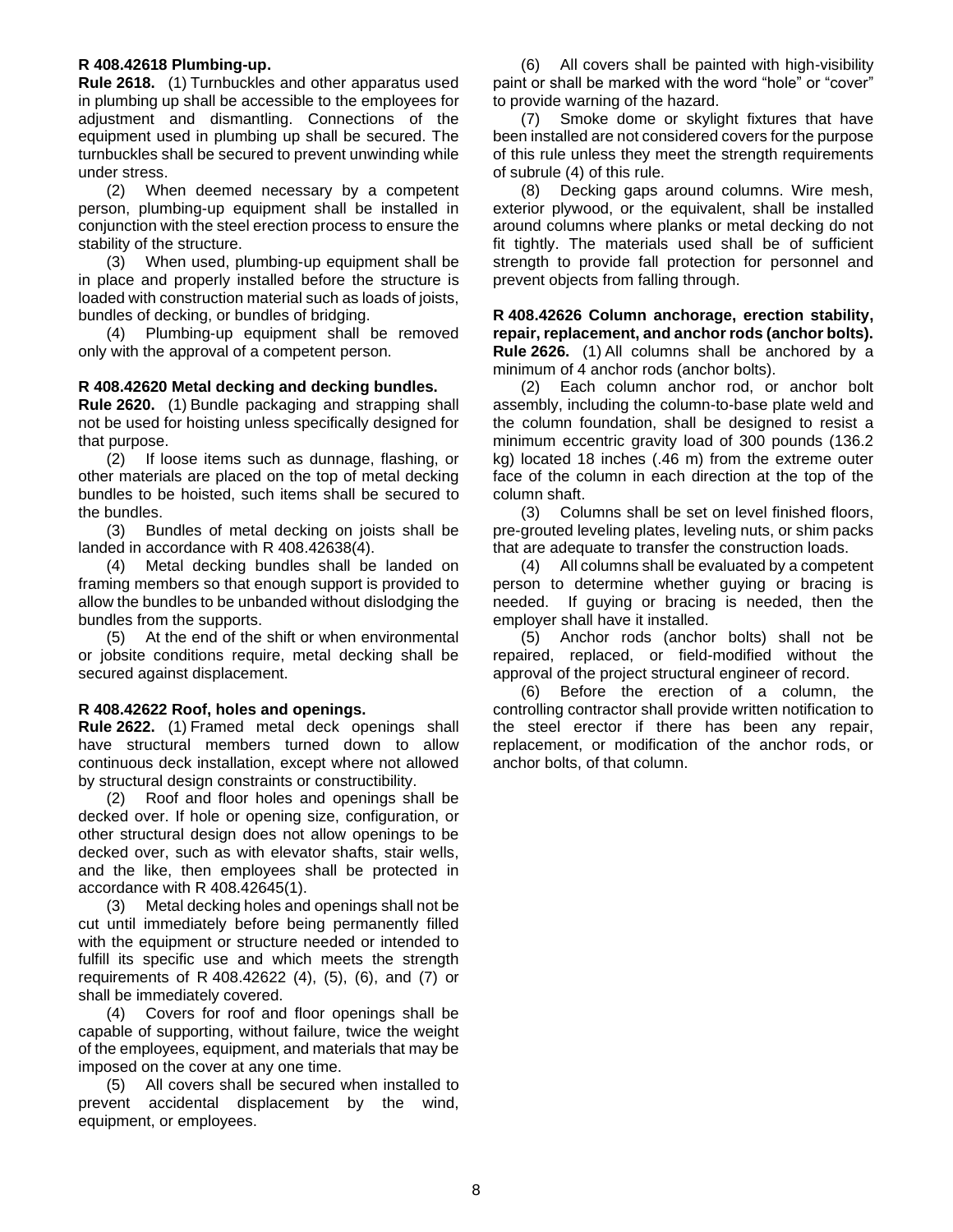#### <span id="page-8-0"></span>**R 408.42628 Beams and columns; diagonal bracing; column splices; perimeter columns.**

**Rule 2628.** (1) During the final placing of solid web structural members, the load shall not be released from the hoisting line until the members are secured with not less than 2 bolts per connection, of the same size and strength as shown in the erection drawings, drawn up wrench-tight or the equivalent as specified by the project structural engineer of record, except as specified in subrule (3) of this rule.

(2) A competent person shall determine if more than 2 bolts are necessary to ensure the stability of cantilevered members; if additional bolts are needed, they shall be installed.

(3) Solid web structural members used as diagonal bracing shall be secured by at least 1 bolt per connection drawn up wrench-tight or the equivalent as specified by the project structural engineer of record.

(4) Each column splice shall be designed to resist a minimum eccentric gravity load of 300 pounds (136.2 kg) located 18 inches (.46 m) from the extreme outer face of the column in each direction at the top of the column shaft.

(5) Perimeter columns shall not be erected unless both of the following provisions are satisfied:

(a) The perimeter columns extend a minimum of 48 inches (1.2 m) above the finished floor to permit installation of perimeter safety cables before erection of the next tier, except where constructibility does not allow. (See appendix F)

(b) The perimeter columns have holes or other devices in or attached to perimeter columns at 42 to 45 inches (107-114 cm) above the finished floor and the midpoint between the finished floor and the top cable to permit installation of perimeter safety cables required by R 408.42645(2), except where constructibility does not allow. (See appendix F)

## <span id="page-8-1"></span>**R 408.42629 Double connections.**

**Rule 2629.** (1) If 2 structural members on opposite sides of a column web, or a beam web over a column, are connected sharing common connection holes, then at least 1 bolt with its wrench-tight nut shall remain connected to the first member unless a shop-attached or field-attached seat or equivalent connection device is supplied with the member to secure the first member and prevent the column from being displaced (see appendix H for examples of equivalent connection devices).

(2) If a seat or equivalent device is used, then the seat, or device, shall be designed to support the load during the double connection process. The seat or equivalent device shall be adequately bolted or welded to both a supporting member and the first member before the nuts on the shared bolts are removed to make the double connection.

## <span id="page-8-2"></span>**R 408.42634 Open web joists; field-bolted joists.**

**Rule 2634.** (1) Except as provided in subrule (2) of this rule, where steel joists are used and columns are not framed in at least 2 directions with solid web structural steel members, a steel joist shall be field-bolted at the column to provide lateral stability to the column during erection. For the installation of this joist all of the following provisions apply:

(a) A vertical stabilizer plate shall be provided on each column for steel joists. The plate shall be a minimum of 6 inches by 6 inches (152 mm by 152 mm) and shall extend not less than 3 inches (76 mm) below the bottom chord of the joist with a 13/16-inch (21 mm) hole to provide an attachment point for guying or plumbing cables.

(b) The bottom chords of steel joists at columns shall be stabilized to prevent rotation during erection.

(c) Hoisting cables shall not be released until the seat at each end of the steel joist is field-bolted, and each end of the bottom chord is restrained by the column stabilizer plate.

(2) If constructibility does not allow a steel joist to be installed at the column, then both of the following provisions apply:

(a) An alternate means of stabilizing joists shall be installed on both sides near the column and the alternate means shall satisfy all of the following provisions:

(i) Provide stability equivalent to subrule (1) of this rule.

- (ii) Be designed by a qualified person.
- (iii) Be shop-installed.
- (iv) Be included in the erection drawings.

(b) Hoisting cables shall not be released until the seat at each end of the steel joist is field-bolted and the joist is stabilized.

(3) If steel joists at or near columns span 60 feet (18.3 m) or less, then the joist shall be designed with sufficient strength to allow 1 employee to release the hoisting cable without the need for erection bridging.

(4) If steel joists at or near columns span more than 60 feet (18.3 m), then the joists shall be set in tandem with all bridging installed, unless an alternative method of erection, which provides equivalent stability to the steel joist, is designed by a qualified person and is included in the site-specific erection plan.

(5) A steel joist or steel joist girder shall not be placed on any support structure unless the structure is stabilized.

(6) If steel joists are landed on a structure, then they shall be secured to prevent unintentional displacement before installation.

(7) A modification that affects the strength of a steel joist or steel joist girder shall not be made without the approval of the project structural engineer of record.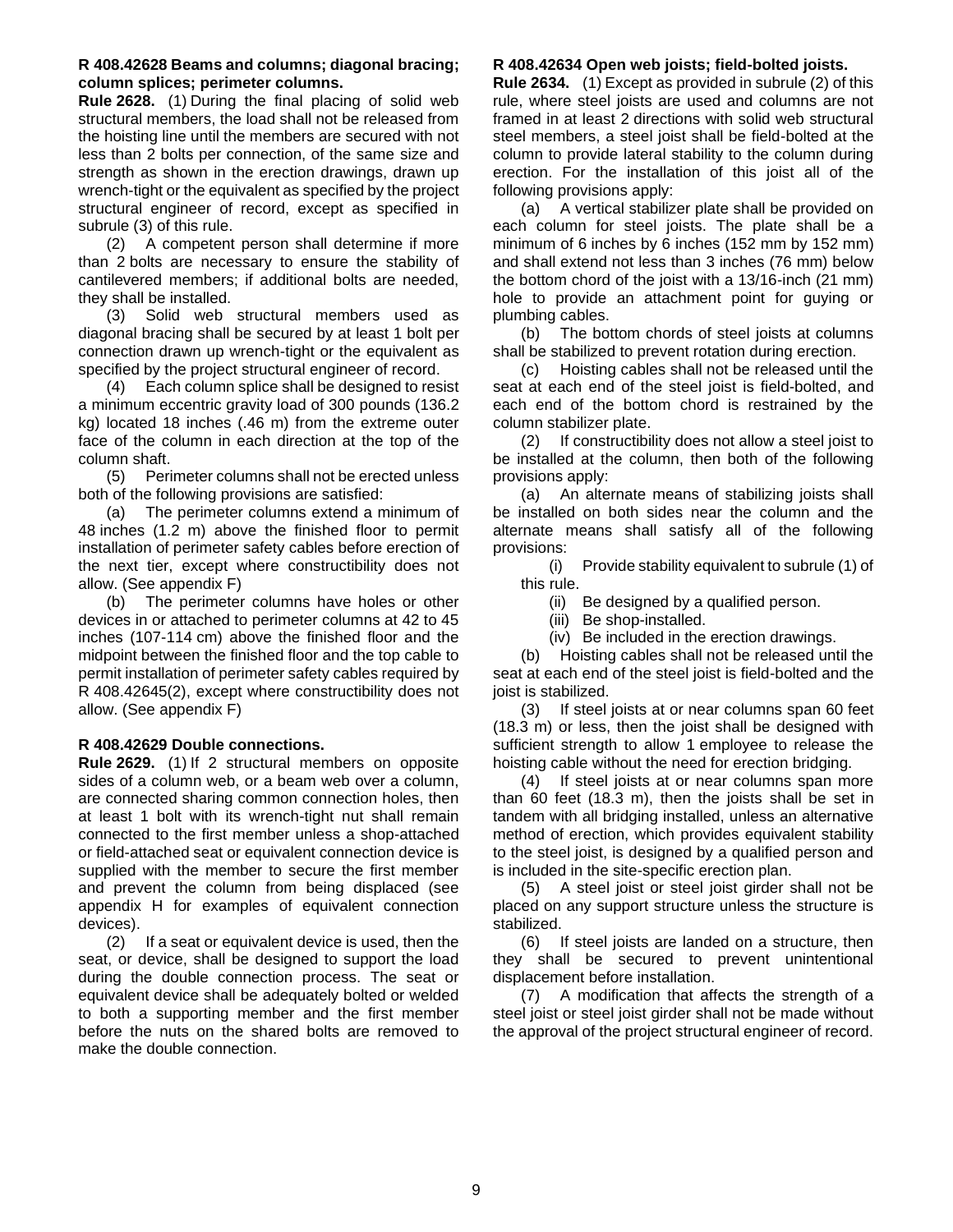(8) Both of the following provisions apply to field-bolted joists:

(a) Except for steel joists that have been preassembled into panels, connections of individual steel joists to steel structures in bays of 40 feet (12.2 m) or more shall be fabricated to allow for field-bolting during erection.

(b) The connections specified in subdivision (a) of this subrule shall be field-bolted unless constructibility does not allow.

(9) Steel joists and steel joist girders shall not be used as anchorage points for a fall arrest system unless written approval to do so is obtained from a qualified person.

(10) A bridging terminus point shall be established before bridging is installed. (See appendix C)

## <span id="page-9-0"></span>**R 408.42636 Steel joists attachment: erection.**

**Rule 2636.** (1) Each end of "K" series steel joists shall be attached to the support structure with a minimum of 2 1/8-inch (3 mm) fillet welds 1 inch (25 mm) long or with 2 1/2-inch (13 mm) bolts, or the equivalent.

(2) Each end of "LH" and "DLH" series steel joists and steel joist girders shall be attached to the support structure with a minimum of 2 1/4-inch (6 mm) fillet welds 2 inches (51 mm) long, or with 2 3/4-inch (19 mm) bolts, or the equivalent.

(3) Except as provided in subrule (4) of this rule, each steel joist shall be attached to the support structure, at least at 1 end on both sides of the seat, immediately upon placement in the final erection position and before additional joists are placed.

(4) Panels that have been preassembled from steel joists with bridging shall be attached to the structure at each corner before the hoisting cables are released.

(5) Both sides of the seat of 1 end of each steel joist that requires bridging under tables A and B shall be attached to the support structure before hoisting cables are released.

(6) For joists that are more than 60 feet long, both ends of the joist shall be attached as specified in this rule before the hoisting cables are released.

(7) On steel joists that do not require erection bridging under tables A and B, only 1 employee shall be allowed on the joist until all bridging is installed and anchored. Tables A and B read as follows:

(8) Employees shall not be allowed on steel joists where the span of the steel joist is equal to or greater than the span shown in tables A and B, except in accordance with subrules (10), (11), (12), (13), (14), and (15) of this rule.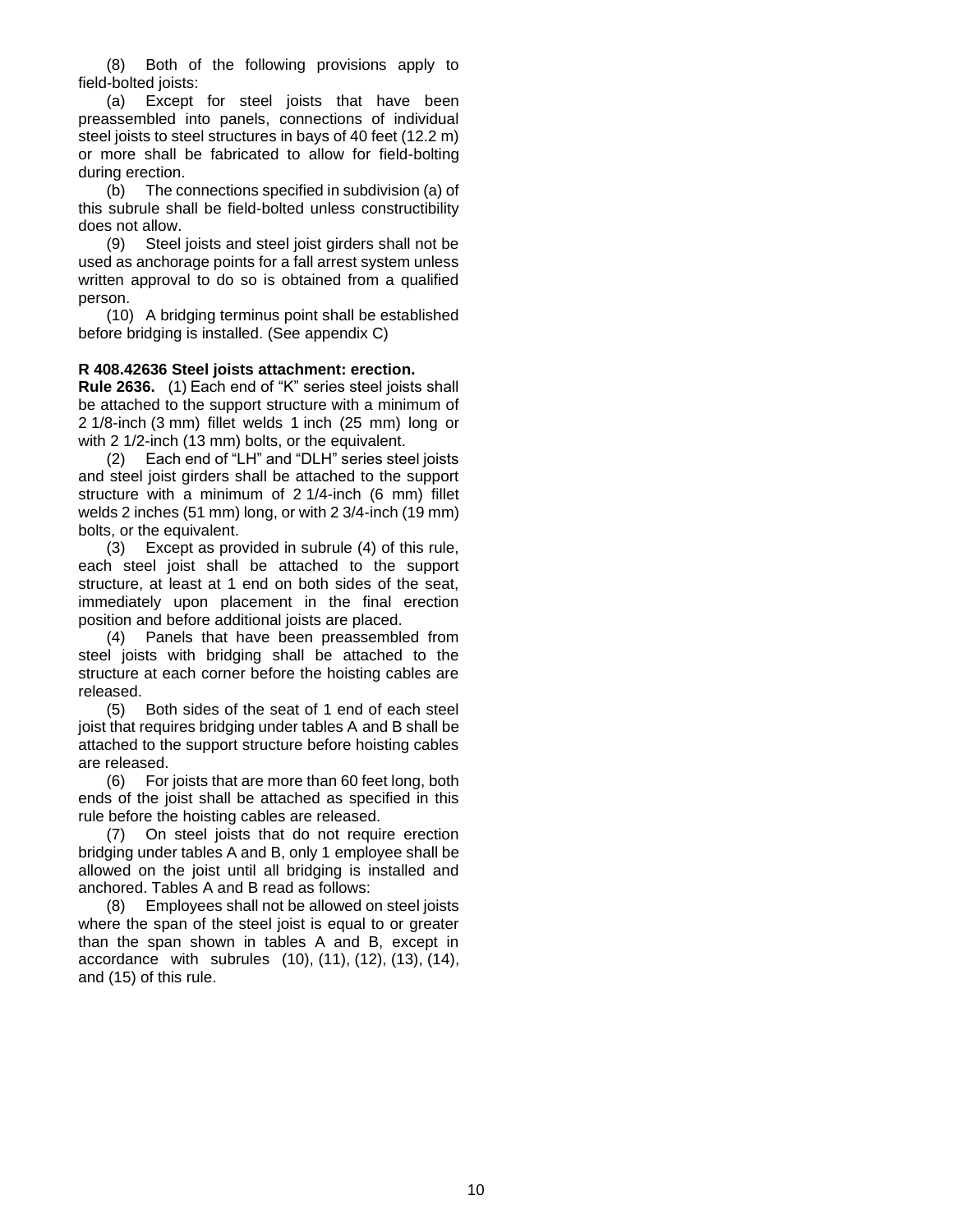| <b>TABLE A</b>                                 |             |  |              |             |  |              |             |               |             |               |             |
|------------------------------------------------|-------------|--|--------------|-------------|--|--------------|-------------|---------------|-------------|---------------|-------------|
| <b>ERECTION BRIDGING FOR SHORT SPAN JOISTS</b> |             |  |              |             |  |              |             |               |             |               |             |
| <b>Joist</b>                                   | <b>Span</b> |  | <b>Joist</b> | <b>Span</b> |  | <b>Joist</b> | <b>Span</b> | <b>Joist</b>  | <b>Span</b> | <b>Joist</b>  | <b>Span</b> |
|                                                |             |  |              |             |  |              |             |               |             |               |             |
| 8L1                                            | NM          |  | 20K3         | $32 - 0$    |  | 26K5         | $38-0$      | <b>10KCS1</b> | NM          | 22KCS2        | $36-0$      |
| 10K1                                           | <b>NM</b>   |  | 20K4         | $34 - 0$    |  | 26K6         | $39-0$      | <b>10KCS2</b> | <b>NM</b>   | 22KCS3        | $40 - 0$    |
| 12K1                                           | $23-0$      |  | 20K5         | $34 - 0$    |  | 26K7         | $43 - 0$    | <b>10KCS3</b> | <b>NM</b>   | 22KCS4        | <b>NM</b>   |
| 12K3                                           | NM          |  | 20K6         | $36-0$      |  | 26K8         | $44 - 0$    | <b>12KCS1</b> | <b>NM</b>   | 22KCS5        | <b>NM</b>   |
| 12K <sub>5</sub>                               | <b>NM</b>   |  | 20K7         | $39-0$      |  | 26K9         | $45 - 0$    | 12KCS2        | <b>NM</b>   | 24KCS2        | $39-0$      |
| 14K1                                           | $27-0$      |  | 20K9         | $39-0$      |  | 26K10        | 49-0        | 12KCS3        | <b>NM</b>   | 24KCS3        | $44-0$      |
| 14K3                                           | NM          |  | 20K10        | NM          |  | 26K12        | <b>NM</b>   | <b>14KCS1</b> | <b>NM</b>   | 24KCS4        | <b>NM</b>   |
| 14K4                                           | <b>NM</b>   |  | 22K4         | $34 - 0$    |  | 28K6         | $40 - 0$    | 14KCS2        | <b>NM</b>   | 24KCS5        | <b>NM</b>   |
| 14K6                                           | <b>NM</b>   |  | 22K5         | $35-0$      |  | 28K7         | $43 - 0$    | 14KCS3        | <b>NM</b>   | 26KCS2        | $39-0$      |
| 16K2                                           | $29-0$      |  | 22K6         | $36-0$      |  | 28K8         | $44-0$      | <b>16KCS2</b> | <b>NM</b>   | 26KCS3        | $44-0$      |
| 16K3                                           | $30 - 0$    |  | 22K7         | $40 - 0$    |  | 28K9         | $45 - 0$    | <b>16KCS3</b> | NM          | 26KCS4        | <b>NM</b>   |
| 16K4                                           | $32 - 0$    |  | 22K9         | $40 - 0$    |  | 28K10        | $49-0$      | <b>16KCS4</b> | <b>NM</b>   | <b>26KCS5</b> | <b>NM</b>   |
| 16K5                                           | $32 - 0$    |  | 22K10        | $40 - 0$    |  | 28K12        | $53-0$      | <b>16KCS5</b> | <b>NM</b>   | 28KCS2        | $40 - 0$    |
| 16K6                                           | <b>NM</b>   |  | 22K11        | $40 - 0$    |  | 30K7         | 44-0        | 18KCS2        | $35-0$      | 28KCS3        | $45 - 0$    |
| 16K7                                           | <b>NM</b>   |  | 24K4         | $36-0$      |  | 30K8         | $45 - 0$    | <b>18KCS3</b> | <b>NM</b>   | <b>28KCS4</b> | $53-0$      |
| 16K9                                           | <b>NM</b>   |  | 24K5         | $38-0$      |  | 30K9         | $45-0$      | <b>18KCS4</b> | NM          | <b>28KCS5</b> | $53-0$      |
| 18K3                                           | $31 - 0$    |  | 24K6         | $39-0$      |  | 30K10        | $50-0$      | <b>18KCS5</b> | NM          | 30KCS3        | $45 - 0$    |
| 18K4                                           | $32-0$      |  | 24K7         | $43-0$      |  | 30K11        | $52-0$      | <b>20KCS2</b> | $36-0$      | 30KCS4        | $54-0$      |
| 18K5                                           | $33-0$      |  | 24K8         | $43-0$      |  | 30K12        | $54-0$      | 20KCS3        | $39-0$      | <b>30KCS5</b> | $54-0$      |
| 18K6                                           | $35-0$      |  | 24K9         | 44-0        |  |              |             | 20KCS4        | <b>NM</b>   |               |             |
| 18K7                                           | <b>NM</b>   |  | 24K10        | NM          |  |              |             | <b>20KCS5</b> | NM          |               |             |
| 18K9                                           | NM          |  | 24K12        | NM          |  |              |             |               |             |               |             |
| 18K10                                          | NM          |  |              |             |  |              |             |               |             |               |             |
| $NM = Not$ Mandatory                           |             |  |              |             |  |              |             |               |             |               |             |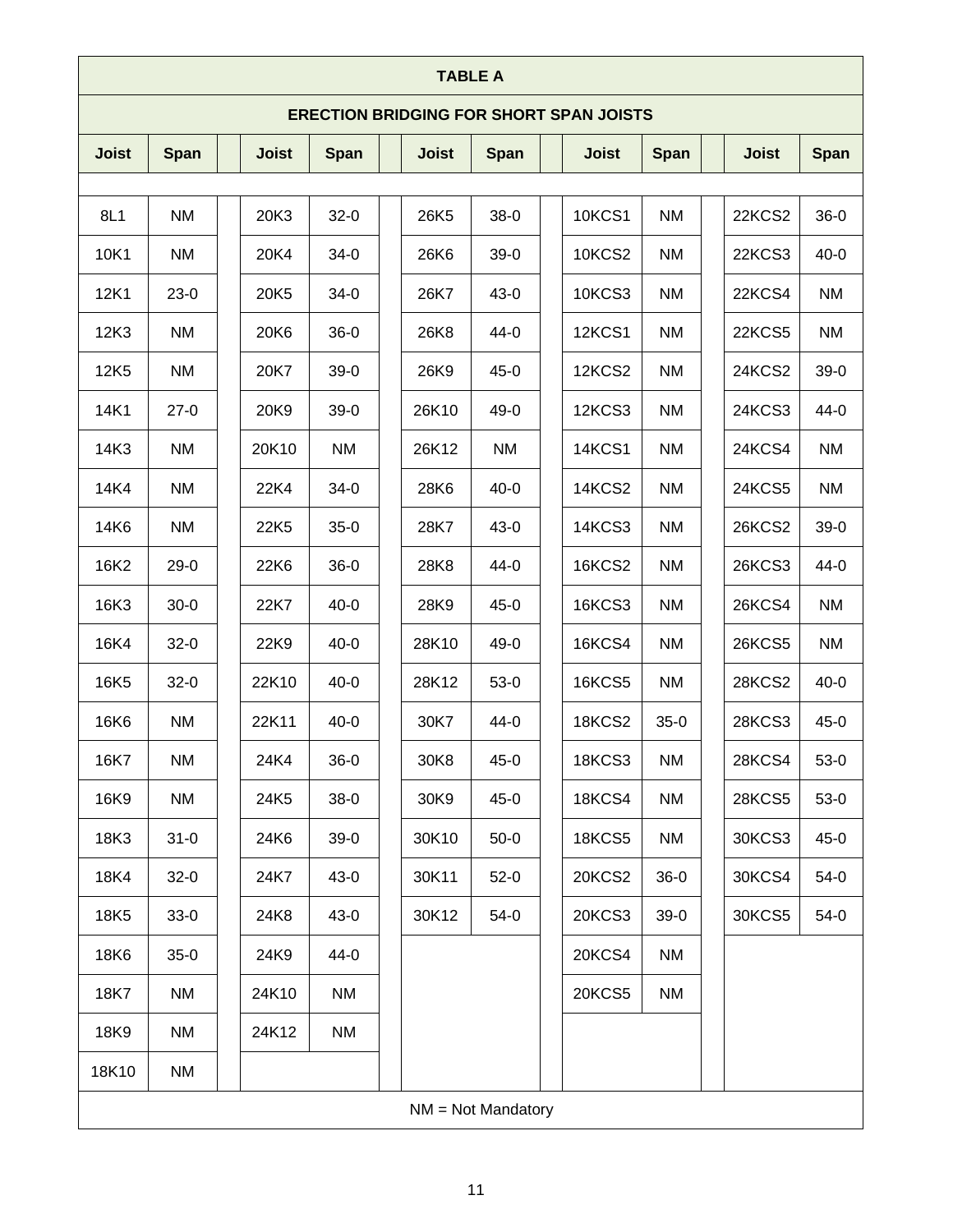## **TABLE B**

## **ERECTION BRIDGING FOR LONG SPAN JOISTS**

| <b>Joist</b>         | <b>Span</b> | <b>Joist</b> | Span      |  | <b>Joist</b> | Span              |  |  |
|----------------------|-------------|--------------|-----------|--|--------------|-------------------|--|--|
|                      |             |              |           |  |              |                   |  |  |
| 18LH02               | $33-0$      | 24LH03       | $35-0$    |  | 32LH06       | 47-0 through 60-0 |  |  |
| 18LH03               | <b>NM</b>   | 24LH04       | $39-0$    |  | 32LH07       | 47-0 through 60-0 |  |  |
| 18LH04               | <b>NM</b>   | 24LH05       | $40 - 0$  |  | 32LH08       | 55-0 through 60-0 |  |  |
| 18LH05               | <b>NM</b>   | 24LH06       | $45-0$    |  | 32LH09       | NM through 60-0   |  |  |
| 18LH06               | <b>NM</b>   | 24LH07       | <b>NM</b> |  | 32LH10       | NM through 60-0   |  |  |
| 18LH07               | <b>NM</b>   | 24LH08       | <b>NM</b> |  | 32LH11       | NM through 60-0   |  |  |
| 18LH08               | <b>NM</b>   | 24LH09       | <b>NM</b> |  | 32LH12       | NM through 60-0   |  |  |
| 18LH09               | <b>NM</b>   | 24LH10       | <b>NM</b> |  | 32LH13       | NM through 60-0   |  |  |
| 20LH02               | $33-0$      | 24LH11       | <b>NM</b> |  | 32LH14       | NM through 60-0   |  |  |
| 20LH03               | $38-0$      | 28LH05       | $42 - 0$  |  | 32LH15       | NM through 60-0   |  |  |
| 20LH04               | <b>NM</b>   | 28LH06       | $42 - 0$  |  | 36LH07       | 47-0 through 60-0 |  |  |
| 20LH05               | <b>NM</b>   | 28LH07       | <b>NM</b> |  | 36LH08       | 47-0 through 60-0 |  |  |
| 20LH06               | <b>NM</b>   | 28LH08       | <b>NM</b> |  | 36LH09       | 57-0 through 60-0 |  |  |
| 20LH07               | <b>NM</b>   | 28LH09       | <b>NM</b> |  | 36LH10       | NM through 60-0   |  |  |
| 20LH08               | <b>NM</b>   | 28LH10       | <b>NM</b> |  | 36LH11       | NM through 60-0   |  |  |
| 20LH09               | <b>NM</b>   | 28LH11       | <b>NM</b> |  | 36LH12       | NM through 60-0   |  |  |
| 20LH10               | <b>NM</b>   | 28LH12       | <b>NM</b> |  | 36LH13       | NM through 60-0   |  |  |
|                      |             | 28LH13       | <b>NM</b> |  | 36LH14       | NM through 60-0   |  |  |
|                      |             |              |           |  | 36LH15       | NM through 60-0   |  |  |
| $NM = Not$ Mandatory |             |              |           |  |              |                   |  |  |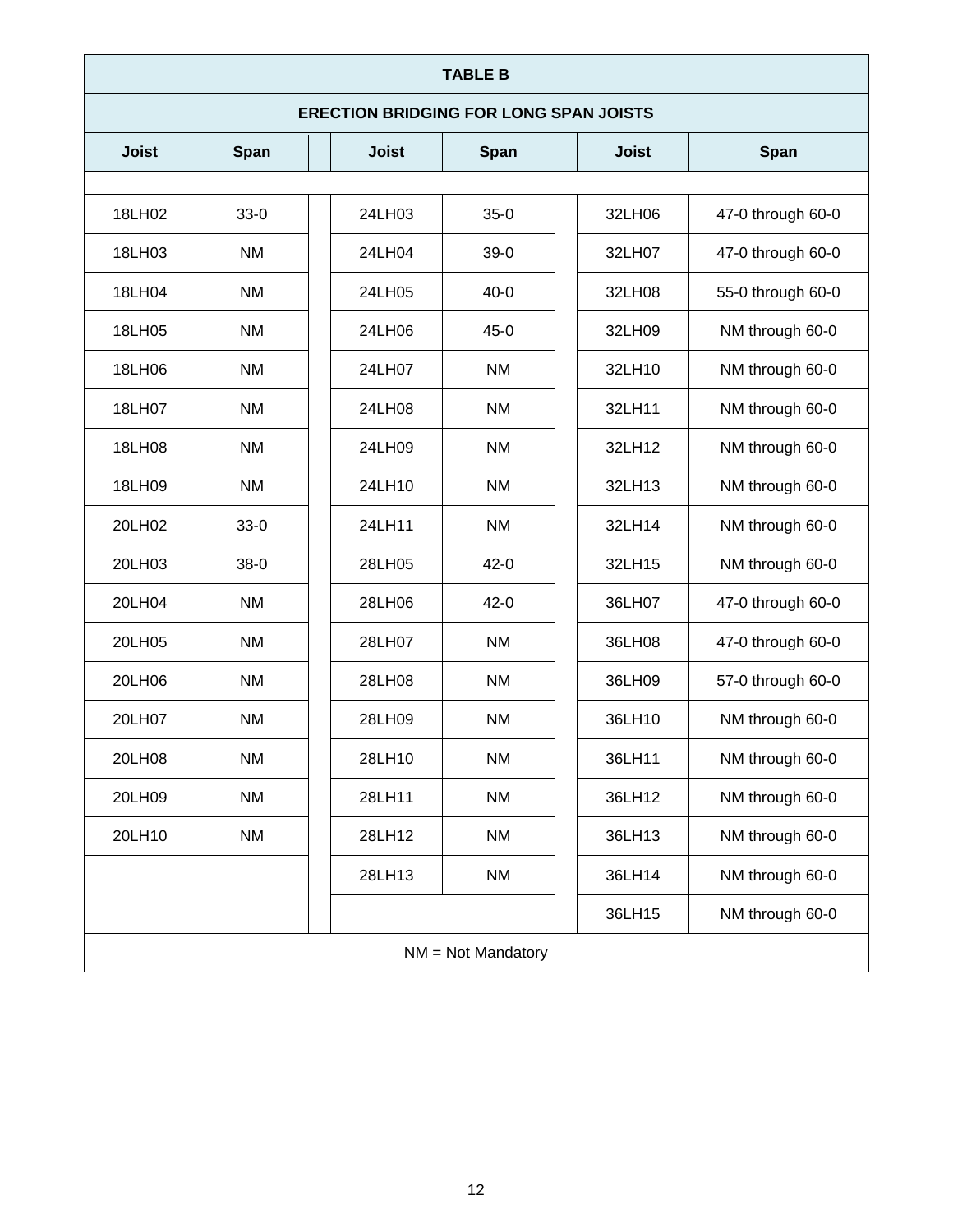(9) When permanent bridging terminus points cannot be used during erection, additional temporary bridging terminus points are required to provide stability. (See appendix C)

(10) If the span of the steel joist is equal to or greater than the span shown in tables A and B, then all of the following provisions shall apply:

(a) A row of bolted diagonal erection bridging shall be installed near the midspan of the steel joist.

(b) Hoisting cables shall not be released until the bolted diagonal erection bridging specified in subdivision (a) of this subrule is installed and anchored.

(c) Not more than 1 employee shall be allowed on spans of steel joist that is equal to or greater than the span shown in tables A and B, until all other bridging is installed and anchored.

(11) If the span of the steel joist is not less than 60 feet (18.3 m) and not more than 100 feet (30.5 m), then all of the following provisions shall apply:

(a) All rows of bridging shall be bolted diagonal bridging.

(b) Two rows of bolted diagonal erection bridging shall be installed near the third points of the steel joist.

(c) Hoisting cables shall not be released until bolted diagonal erection bridging is installed and anchored.

(d) Not more than 2 employees shall be allowed on spans of steel joist not less than 60 feet and not more than 100 feet until all other bridging is installed and anchored.

(12) If the span of the steel joist is not less than 100 feet (30.5 m) and not more than 144 feet (43.9 m), then all of the following provisions shall apply:

(a) All rows of bridging shall be bolted diagonal bridging.

(b) Hoisting cables shall not be released until all bridging is installed and anchored.

(c) Not more than 2 employees shall be allowed on spans of steel joist that are not less than 100 feet and not more than 144 feet until all bridging is installed and anchored.

(13) For steel members spanning more than 144 feet (43.9 m), the erection methods used shall be in accordance with R 408.42628 and R 408.42629.

(14) If any steel joist specified in subrules (6), (10), (11), and (12) of this rule is a bottom chord bearing joist, then a row of bolted diagonal bridging shall be provided near the supports. The bridging shall be installed and anchored before the hoisting cables are released.

(15) If bolted diagonal erection bridging is required by this rule, then all of the following provisions shall apply:

(a) The bridging shall be indicated on the erection drawing.

(b) The erection drawing shall be the exclusive indicator of the proper placement of the bridging.

(c) Shop-installed bridging clips, or functional equivalents, shall be used where the bridging bolts to the steel joists.

(d) If 2 pieces of bridging are attached to the steel joist by a common bolt, then the nut that secures the first piece of bridging shall not be removed from the bolt for the attachment of the second.

(e) Bridging attachments shall not protrude above the top chord of the steel joist.

## <span id="page-12-0"></span>**R 408.42638 Landing and placing loads.**

**Rule 2638.** (1) During the construction period, an employer placing a load on steel joists shall ensure that the load is distributed so as not to exceed the carrying capacity of any steel joist.

(2) Except for subrule (4) of this rule, a construction load is not allowed on the steel joists until all bridging is installed and anchored and all joist-bearing ends are attached.

(3) The weight of a bundle of joist bridging is not more than a total of 1,000 pounds (454 kg). A bundle of joist bridging shall be placed on a minimum of 3 steel joists that are secured at 1 end. The edge of the bridging bundle shall be positioned within 1 foot (.30 m) of the secured end.

(4) A bundle of decking shall not be placed on steel joists until all bridging has been installed and anchored and all joist bearing ends attached, unless all of the following conditions are met:

(a) The employer has first determined from a qualified person and documented in a site-specific erection plan that the structure or portion of the structure is capable of supporting the load.

(b) The bundle of decking is placed on a minimum of 3 steel joists.

(c) The joists supporting the bundle of decking are attached at both ends.

(d) At least 1 row of bridging is installed and anchored.

(e) The total weight of the bundle of decking is not more than 4,000 pounds (1816 kg).

(f) Placement of the bundle of decking shall be in accordance with subrule (5) of this rule.

(5) The edge of the construction load shall be placed within 1 foot (.30 m) of the bearing surface of the joist end.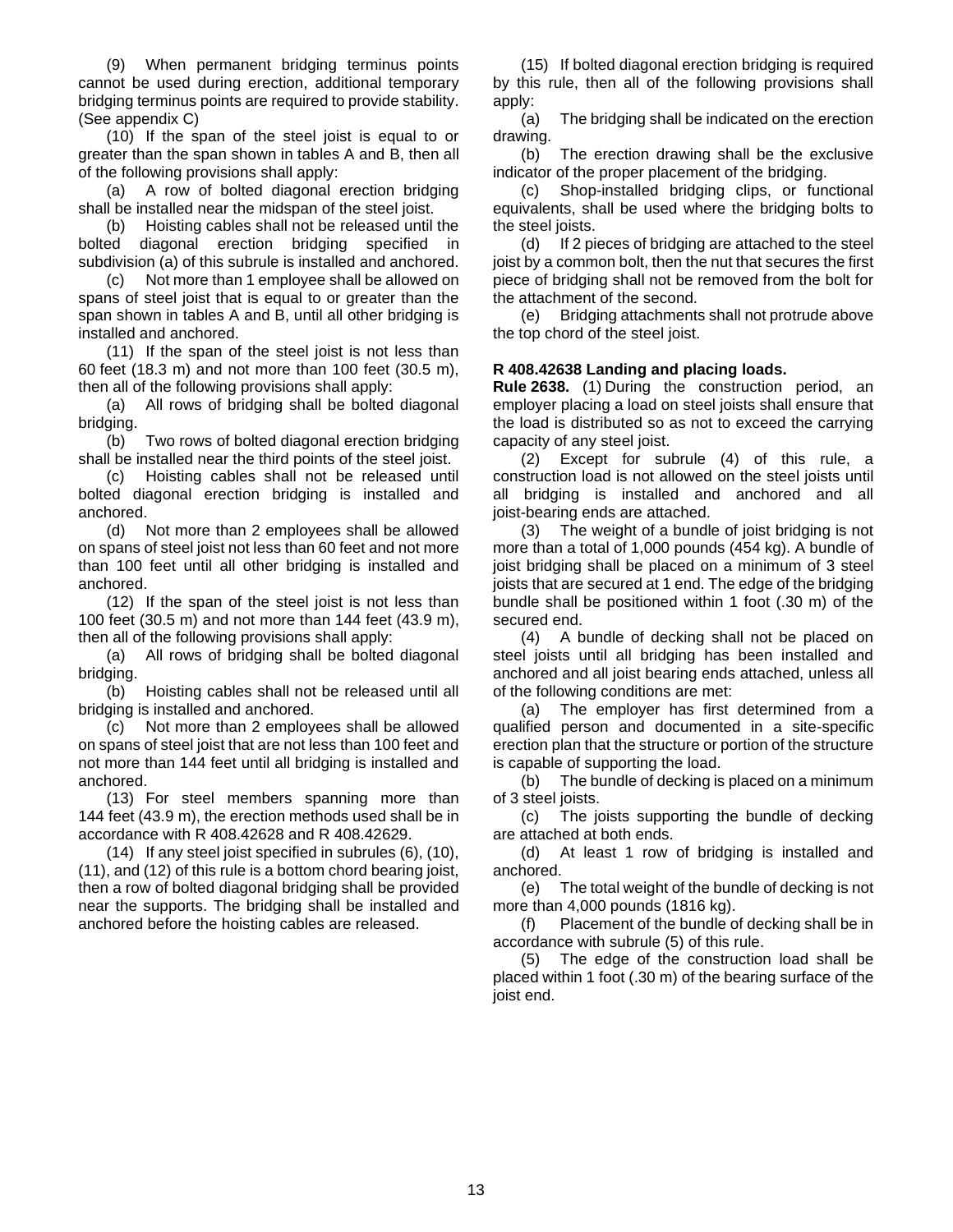#### <span id="page-13-0"></span>**R 408.42640 Installation of metal decking.**

**Rule 2640.** (1) Except as provided in R 408.42648(1), metal decking shall be laid tightly and immediately secured upon placement to prevent accidental movement or displacement.

(2) During initial placement, metal decking panels shall be placed to ensure full support by structural members.

(3) Derrick floors. A derrick floor shall be fully decked or planked and the steel member connections completed to support the intended floor loading.

(4) Temporary loads placed on a derrick floor shall be distributed over the underlying support members so as to prevent local overloading of the deck material.

(5) Temporary flooring shall comply with all of the following provisions:

(a) Consist of either wood planking which is not less than 2 inches thick, undressed, full size or metal decking or grating of equivalent strength.

(b) Cover the entire area, except for access openings.

(c) Be secured against displacement.

(d) Be capable of carrying the maximum intended working load.

(6) Planking of temporary floors shall comply with both of the following provisions:

(a) Extend beyond an end bearer not less than 6 inches nor more than 12 inches.

(b) Overlap any intermediate bearer by a minimum of 12 inches. (See figure 1.)

Figure 1 reads as follows:



(7) When gathering and stacking temporary floor planks, the planks shall be removed successively, working toward the last panel of the temporary floor so that the work is always done from the planked floor.

(8) When gathering and stacking temporary floor planks from the last panel, employees assigned to such work shall be protected as specified in R 408.42645.

#### <span id="page-13-1"></span>**R 408.42643 Systems-engineered metal buildings.**

**Rule 2643** (1) All of the requirements of this part apply to the erection of systems engineered metal buildings, except for R 408.42626, R 408.42634, R 408.42636, and R 408.42638.

(2) Each structural column shall be anchored by a minimum of 4 anchor rods, or anchor bolts.

(3) Rigid frames shall have 50% of their bolts or the number of bolts specified by the manufacturer, whichever is greater, installed and tightened on both sides of the web adjacent to each flange before the hoisting equipment is released.

(4) Construction loads shall not be placed on any structural steel framework unless the framework is safely bolted, welded, or otherwise adequately secured.

(5) In girt and eave strut-to-frame connections, when girts or eave struts share common connection holes, at least 1 bolt with its wrench-tight nut shall remain connected to the first member unless a manufacturer-supplied, field-attached seat or similar connection device is present to secure the first member so that the girt or eave strut is always secured against displacement.

(6) Both ends of all steel joists or cold-formed joists shall be fully bolted or welded to the support structure before any of the following:

- (a) Releasing the hoisting cables.
- (b) Allowing an employee on the joists.
- (c) Allowing any construction loads on the joists.

(7) Purlins and girts shall not be used as an anchorage point for a fall arrest system unless written approval is obtained from a qualified person.

(8) Purlins may only be used as a walking/working surface when installing safety systems, after all permanent bridging has been installed and fall protection is provided.

(9) Construction loads may be placed only within a zone that is within 8 feet (2.5 m) of the centerline of the primary support member.

#### <span id="page-13-2"></span>**R 408.42644 Falling object protection.**

**Rule 2644**. (1) Securing loose items aloft. All materials, equipment, and tools that are not in use while aloft shall be secured against accidental displacement.

(2) Protection from falling objects other than materials being hoisted. The controlling contractor shall bar other construction processes below steel erection unless overhead protection for the employees below is provided.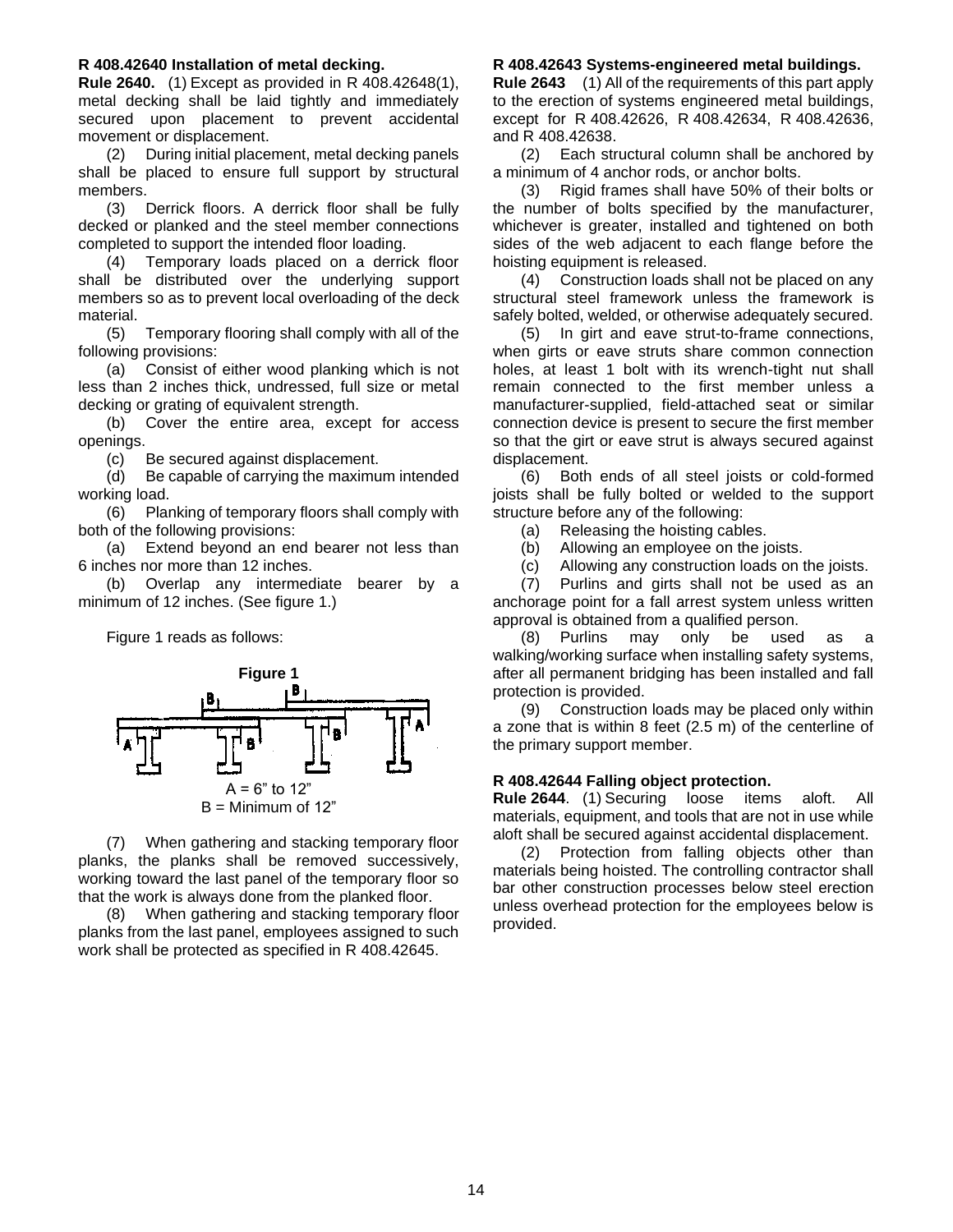#### <span id="page-14-0"></span>**R 408.42645 Fall protection.**

**Rule 2645.** (1) Except as provided by subrule (3) of this rule, each employee engaged in a steel erection activity who is on a walking/working surface with an unprotected side or edge more than 15 feet (4.6 m) above a lower level shall be protected from fall hazards by guardrail systems, safety net systems, personal fall arrest systems, positioning device systems, or fall restraint systems.

(2) Perimeter safety cables. On multistory structures, perimeter safety cables shall be installed at the final interior and exterior perimeters of the floors as soon as the metal decking has been installed.

(3) Connectors and employees working in controlled decking zones shall be protected from fall hazards as provided in R 408.42646 and R 408.42648.

#### <span id="page-14-1"></span>**R 408.42646 Connectors.**

**Rule 2646.** (1) Each connector shall be in compliance with all of the following provisions:

(a) Be protected in accordance with R 408.42645(1) from fall hazards of more than 2 stories or 30 feet (9.1 m) above a lower level, whichever is less.

(b) Have completed connector training in accordance with R 408.42655(2).

(c) Be provided, at heights of more than 15 and up to 30 feet above a lower level, with a personal fall arrest system, positioning device system, or fall restraint system and wear the equipment necessary to be able to be tied off; or be provided with other means of protection from fall hazards in accordance with R 408.42645(1).

## <span id="page-14-2"></span>**R 408.42648 Controlled decking zone (CDZ).**

**Rule 2648**. (1) A controlled decking zone may be established in that area of the structure of more than 15 and up to 30 feet above a lower level where metal decking is initially being installed and forms the leading edge of a work area. In each CDZ, all of the following provisions shall apply:

(a) Each employee working at the leading edge in a CDZ shall be protected from fall hazards of more than 2 stories or 30 feet (9.1 m), whichever is less.

(b) Access to a CDZ shall be limited to only those employees engaged in leading edge work.

(c) The boundaries of a CDZ shall be designated and clearly marked. The CDZ shall not be more than 90 feet (27.4 m) wide and 90 (27.4 m) feet deep from any leading edge.

The CDZ shall be marked by the use of control lines or the equivalent. Examples of acceptable procedures for demarcating CDZs can be found in appendix D.

(d) Each employee working in a CDZ shall have completed CDZ training in accordance with R 408.42655(3).

(e) Unsecured decking in a CDZ shall not be more than  $3,000$  square feet (914.4 m<sup>2</sup>).

(f) Safety deck attachments shall be performed in the CDZ from the leading edge back to the control line and shall have not less than 2 attachments for each metal decking panel.

(g) Final deck attachments and installation of shear connectors shall not be performed in the CDZ.

## <span id="page-14-3"></span>**R 408.42651 Criteria for fall protection equipment; custody of fall protection.**

**Rule 2651.** (1) Guardrail systems, safety net systems, personal fall arrest systems, positioning device systems and their components shall conform to the criteria in Construction Safety Standard Part 45 "Fall Protection," as referenced in R 408.42602. (See appendix G)

(2) Fall arrest system components shall be used in fall restraint systems and shall conform to the criteria in Construction Safety Standard Part 45 "Fall Protection," as referenced in R 408.42602. (See appendix G) Either body belts or body harnesses shall be used in fall restraint systems.

(3) Perimeter safety cables shall meet the criteria for guardrail systems in Construction Safety Standard Part 45 "Fall Protection," as referenced in R 408.42602. (See appendix G)

(4) Fall protection provided by the steel erector shall remain in the area where steel erection activity has been completed, to be used by other trades, only if the controlling contractor or its authorized representative has done both of the following:

(a) Directed the steel erector to leave the fall protection in place.

(b) Inspected and accepted control and responsibility of the fall protection before authorizing persons other than steel erectors to work in the area.

## <span id="page-14-4"></span>**R 408.42653 Training.**

**Rule 2653.** (1) Training personnel. Training required by this rule shall be provided by a qualified person or persons.

(2) An employer shall provide a training program for all employees exposed to fall hazards. The program shall include training and instruction in all of the following areas:

(a) The recognition and identification of fall hazards in the work area.

(b) The use and operation of all of the following:

(i) Guardrail systems, including perimeter safety cable systems.

- (ii) Personal fall arrest systems.
- (iii) Positioning device systems.
- (iv) Fall restraint systems.
- (v) Safety net systems.
- (vi) Other protection to be used.

(c) The correct procedures for erecting, maintaining, disassembling, and inspecting the fall protection systems to be used.

(d) The procedures to be followed to prevent falls to lower levels and through or into holes and openings in walking/working surfaces and walls.

(e) The fall protection requirements of this part.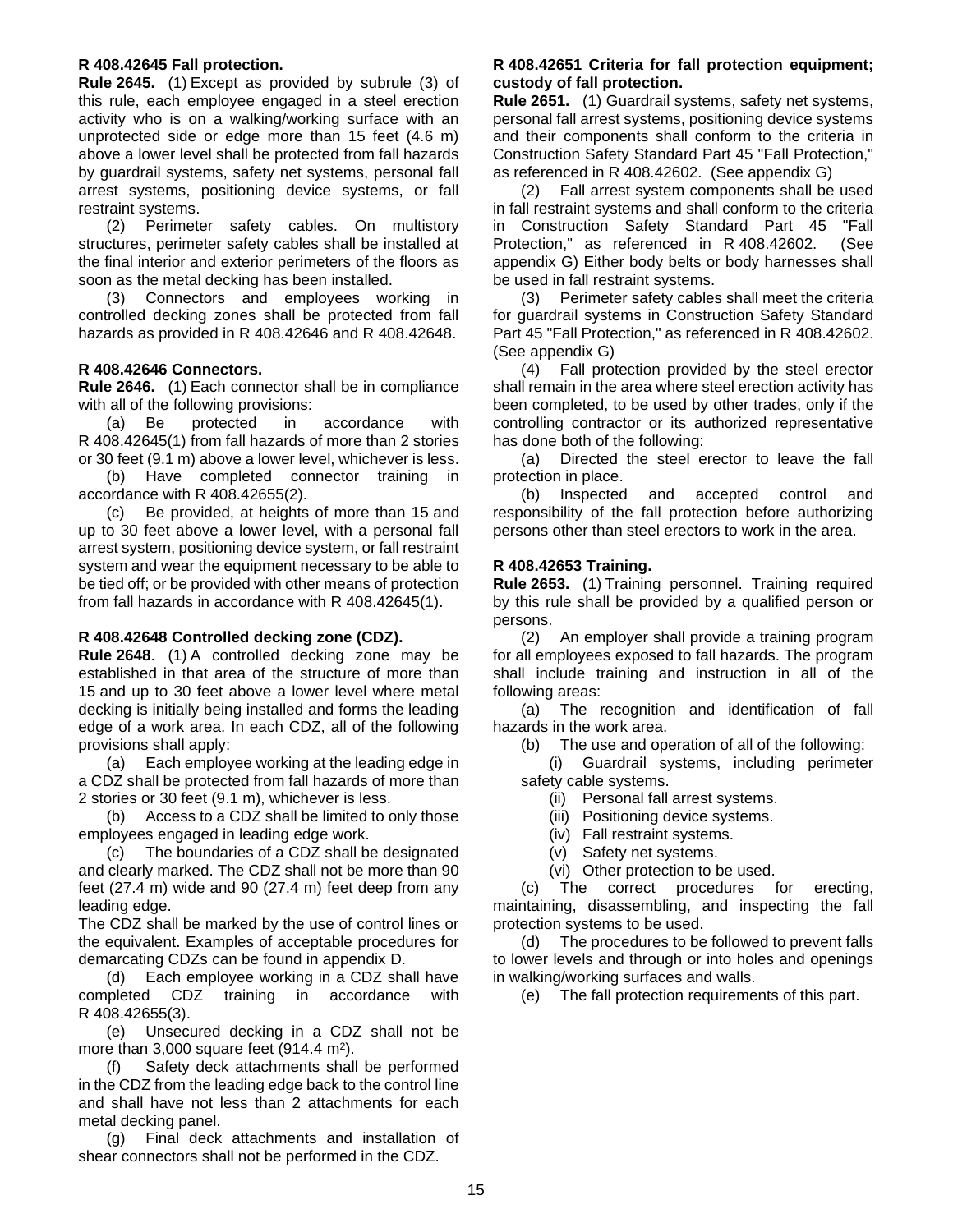#### <span id="page-15-0"></span>**R 408.42655 Special training.**

**Rule 2655.** (1) An employer shall ensure that each employee who performs multiple lift rigging has been provided training in both of the following areas:

(a) The nature of the hazards associated with multiple lifts.

(b) The proper procedures and equipment to perform multiple lifts required by R 408.42610.

(2) An employer shall ensure that each connector has been provided training in all of the following areas:

(a) The nature of the hazards associated with connecting.

(b) The establishment, access, proper connecting techniques, and work practices required by R 408.42629(1) and (2) and R 408.42646.

(c) Specific training on personnel hoisting as prescribed in Construction Safety Standard Part 28 "Personnel Hoisting in Steel Erection," as referenced in R 408.42602.

(3) Where CDZs are being used, an employer shall assure that each employee has been provided training in both of the following areas:

(a) The nature of the hazards associated with work within a controlled decking zone.

(b) The establishment, access, proper installation techniques, and work practices required by R 408.42620, R 408.42622, R 408.42640, and R 408.42648.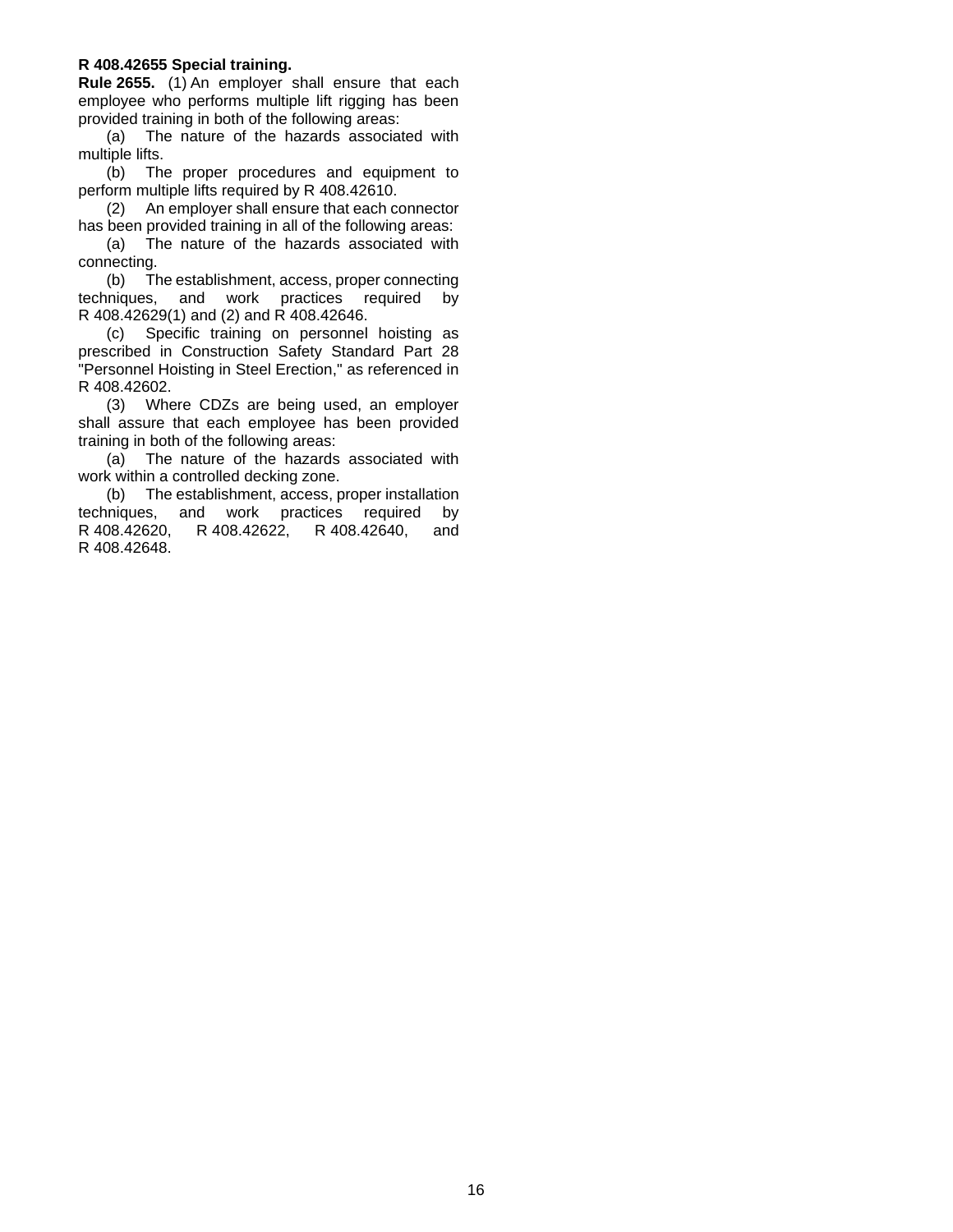### **NON-MANDATORY APPENDIXES**

### **APPENDIX A - SITE SPECIFIC ERECTION PLAN**

#### <span id="page-16-0"></span>**GUIDELINES FOR ESTABLISHING THE COMPONENTS OF A SITE-SPECIFIC ERECTION PLAN.**  NON-MANDATORY GUIDELINES FOR COMPLYING WITH R 408.42608(5).

**(a) General.** This appendix serves as a guideline to assist employers who elect to develop a site-specific erection plan in accordance with R 408.42608(5) with alternate means and methods to provide employee protection in accordance with R 408.42608(5), R 408.42609(3), R 408.42634(4), and R 408.42638(4) of Construction Safety Standard, Part 26 "Steel Erection."

**(b) Development of a site-specific erection plan.** Pre-construction conference(s) and site inspection(s) are held between the erector and the controlling contractor, and others such as the project engineer and fabricator before the start of steel erection. The purpose of such conference(s) is to develop and review the site-specific erection plan that will meet the requirements of this section.

**(c) Components of a site-specific erection plan.** In developing a site-specific erection plan, a steel erector considers the following elements:

(1) The sequence of erection activity, developed in coordination with the controlling contractor, that includes the following:

- (i) Material deliveries;
- (ii) Material staging and storage; and
- (iii)Coordination with other trades and construction activities.
- (2) A description of the crane and derrick selection and placement procedures, including the following:
	- (i) Site preparation;
	- (ii) Path for overhead loads; and
	- (iii)Critical lifts, including rigging supplies and equipment.
- (3) A description of steel erection activities and procedures, including the following:
	- (i) Stability considerations requiring temporary bracing and guying;
	- (ii) Erection bridging terminus point;
	- (iii)Anchor rod (anchor bolt) notifications regarding repair, replacement and modifications;
	- (iv)Columns and beams (including joists and purlins);
	- (v) Connections;
	- (vi)Decking; and
	- (vii) Ornamental and miscellaneous iron.

(4) A description of the fall protection procedures that will be used to comply with R 408.42645, R 408.42646, R 408.42648, and R 408.42651 of Construction Safety Standard, Part 26 "Steel Erection."

(5) A description of the procedures that will be used to comply with R 408.42644 of Construction Safety Standard, Part 26 "Steel Erection."

(6) A description of the special procedures required for hazardous non-routine tasks.

(7) A certification for each employee who has received training for performing steel erection operations as required by R 408.42653 and R 408.42655 of Construction Safety Standard, Part 26 "Steel Erection."

(8) A list of the qualified and competent persons.

(9) A description of the procedures that will be utilized in the event of rescue or emergency response.

## **(d) Other plan information. The plan:**

(1) Includes the identification of the site and project; and

(2) Is signed and dated by the qualified person(s) responsible for its preparation and modification.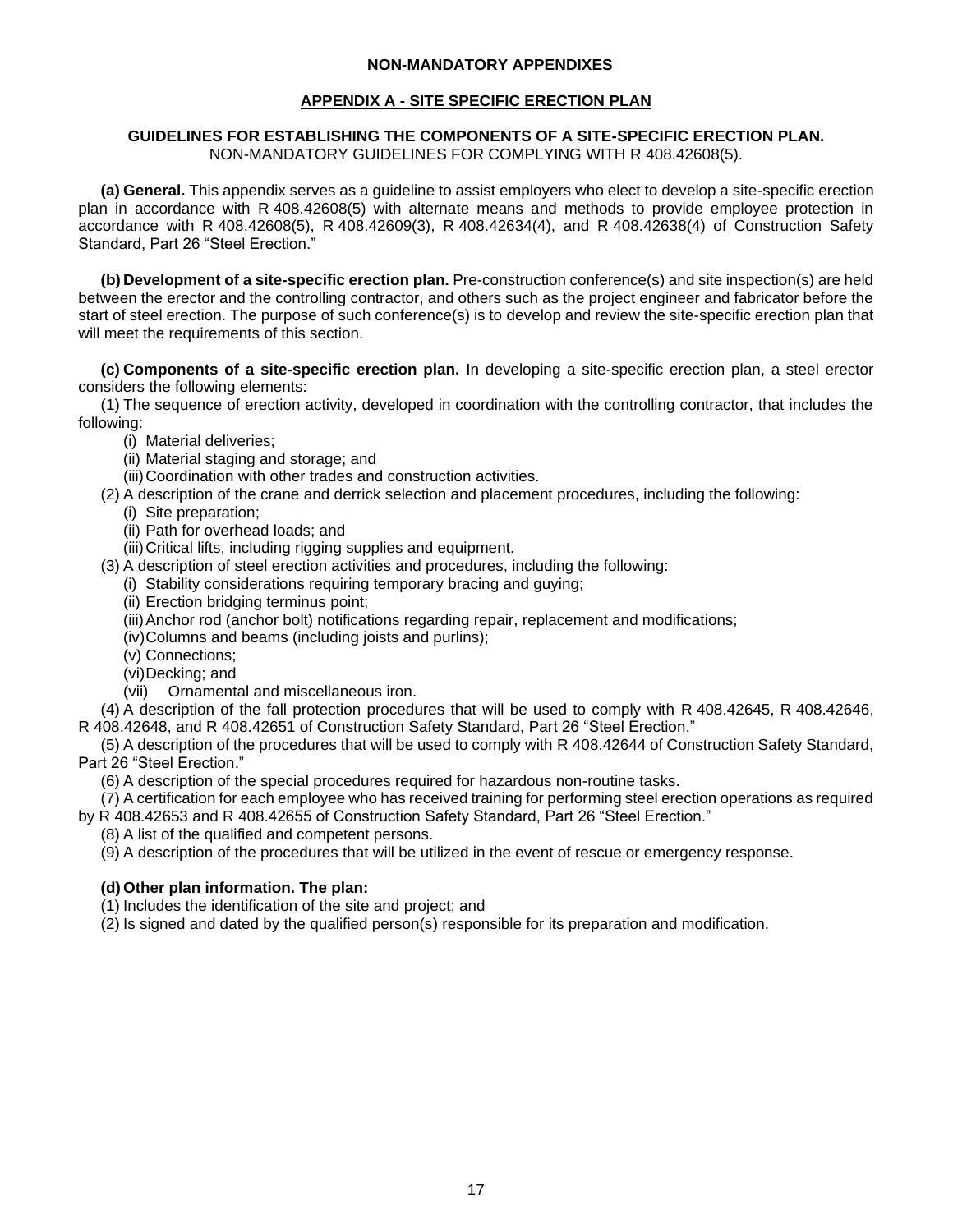## **APPENDIX B - SLIP RESISTANCE OF SURFACES**

#### <span id="page-17-0"></span>**ACCEPTABLE TEST METHODS FOR TESTING SLIP-RESISTANCE OF WALKING/WORKING SURFACES.**  NON-MANDATORY GUIDELINES FOR COMPLYING WITH R 408.42616(3).

The following references provide acceptable test methods for complying with the requirements of R 408.42616(3) of Construction Safety Standard, Part 26 "Steel Erection."

- Standard Test Method for Using a Portable Inclineable Articulated Strut Slip Tester (PIAST) (ASTM F1677-96)
- Standard Test Method for Using a Variable Incidence Tribometer (VIT) (ASTM F1679-96)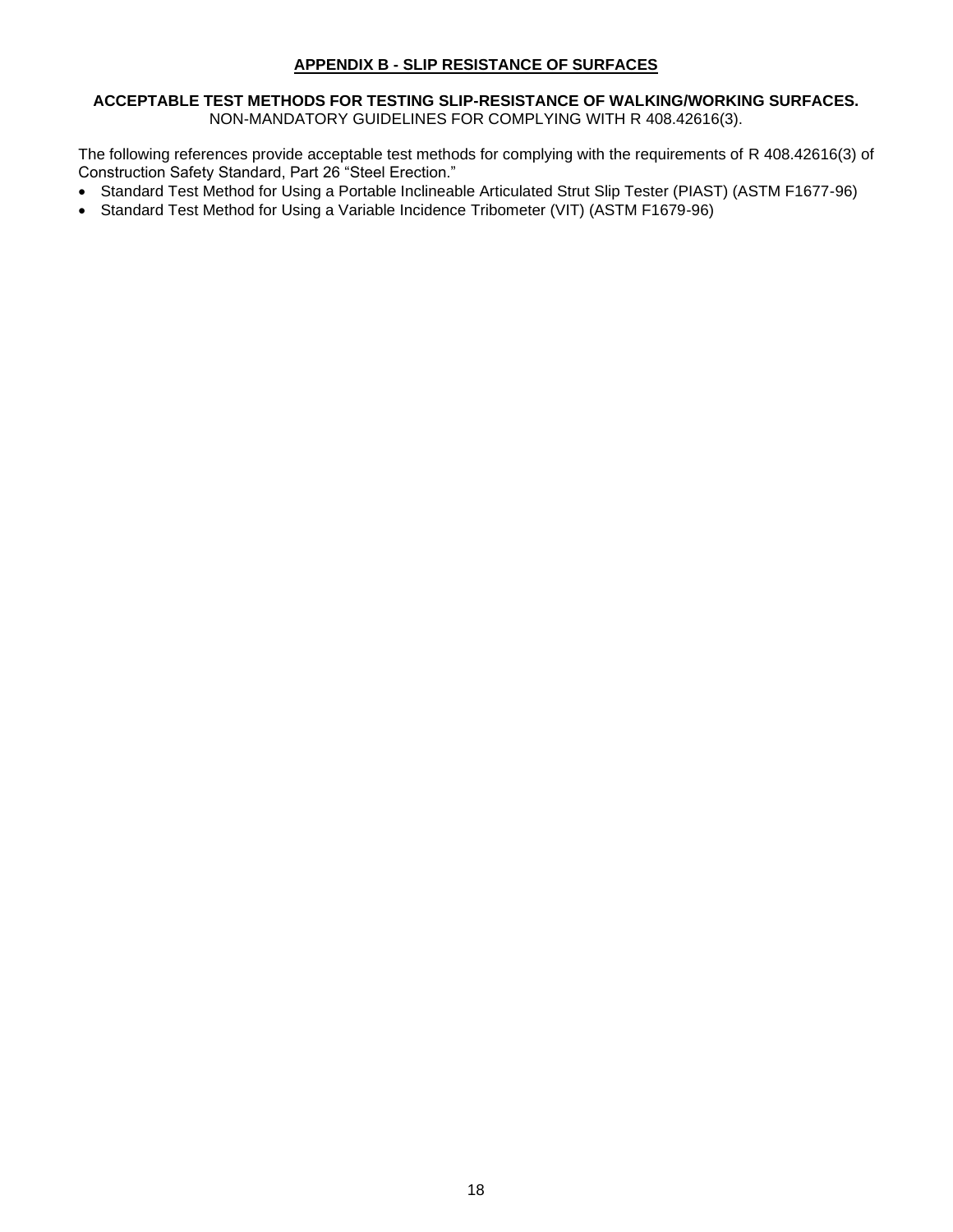## **APPENDIX C - BRIDGING TERMINUS POINTS**

## **ILLUSTRATIONS OF BRIDGING TERMINUS POINTS.**

<span id="page-18-0"></span>NON-MANDATORY GUIDELINES FOR COMPLYING WITH R 408.42634(10) AND R 408.42636(9



**Terminus at Panel Wall** 

 $\alpha = 1$ 

**Terminus at Structural Shape**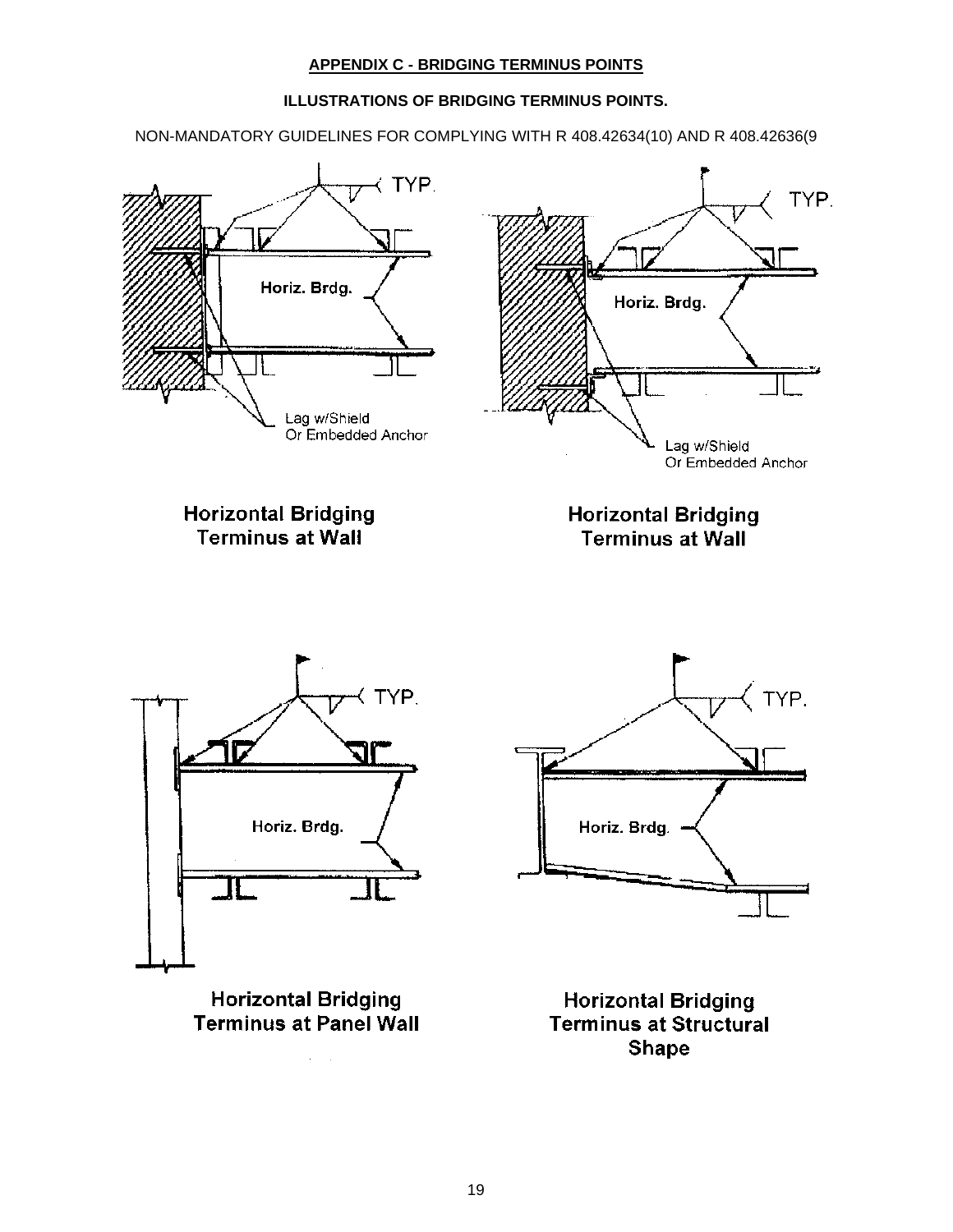## **ILLUSTRATIONS OF BRIDGING TERMINUS POINTS.**

NON-MANDATORY GUIDELINES FOR COMPLYING WITH R 408.42634(10) AND R 408.42636(9)

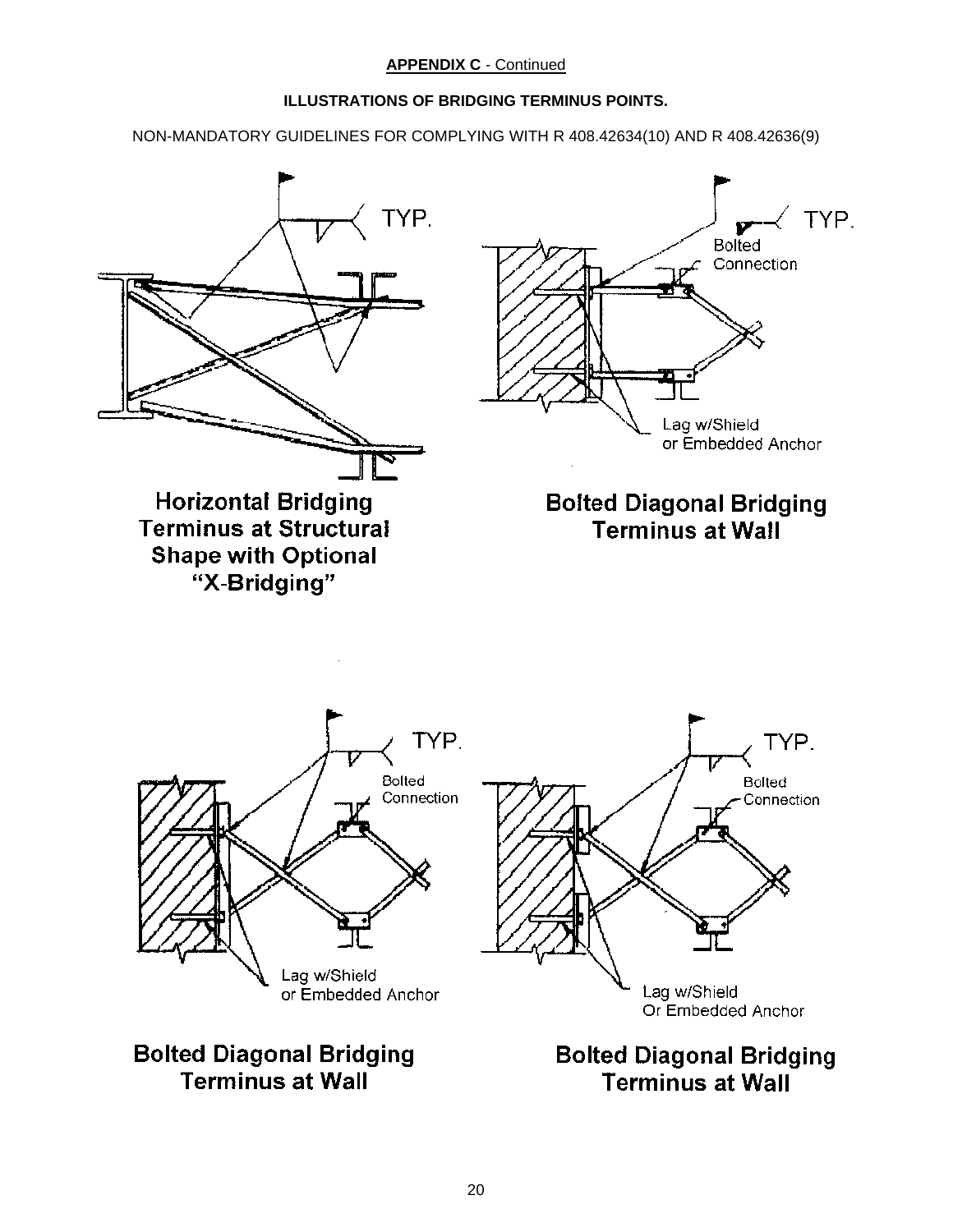## **ILLUSTRATIONS OF BRIDGING TERMINUS POINTS.**

NON-MANDATORY GUIDELINES FOR COMPLYING WITH R 408.42634(10) AND R 408.42636(9)

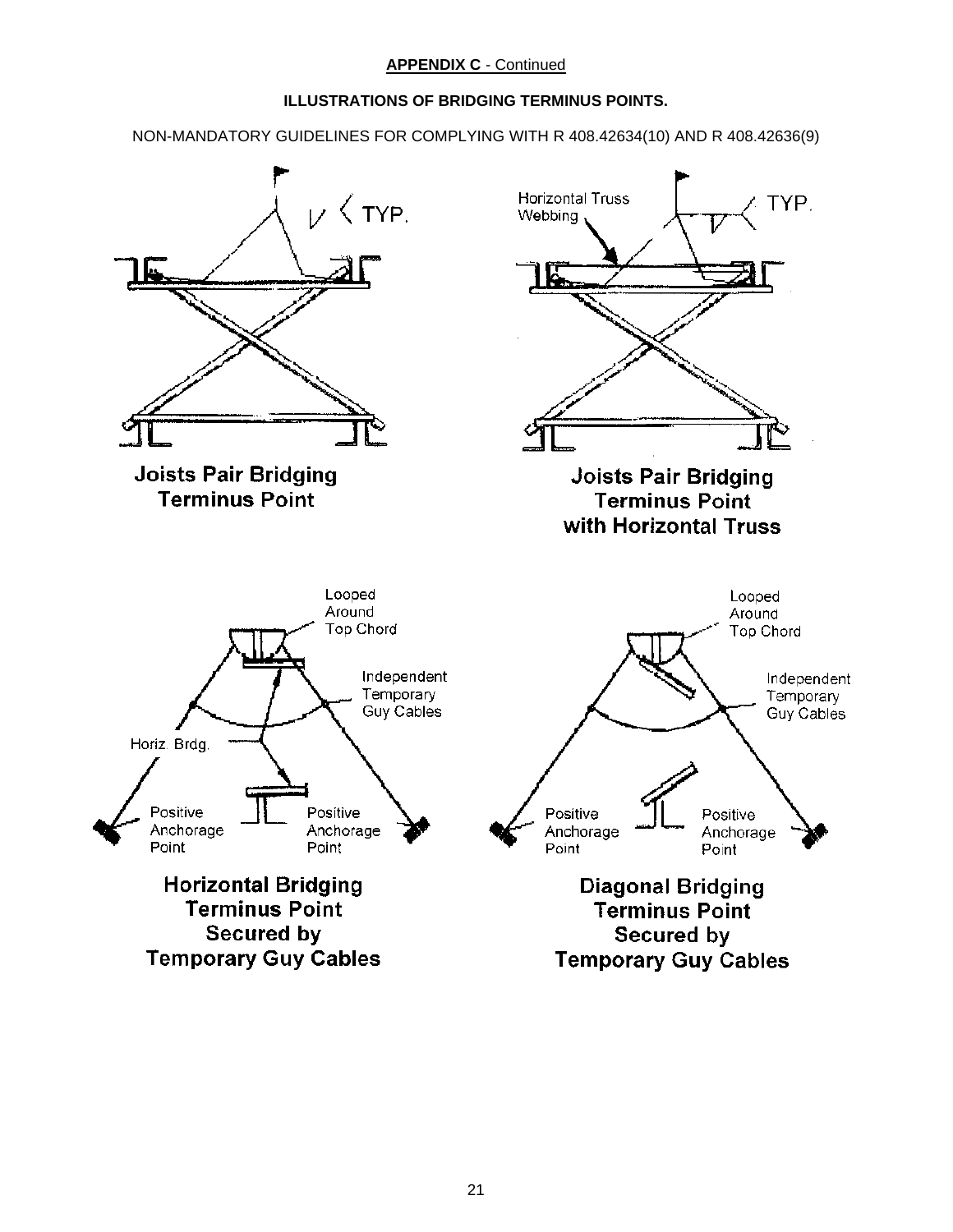## **APPENDIX D - CONTROLLED DECKING ZONES**

#### **ILLUSTRATION OF THE USE OF CONTROL LINES TO DEMARCATE CONTROLLED DECKING ZONES (CDZ'S).**

NON-MANDATORY GUIDELINES FOR COMPLYING WITH R 408.42648(3)(C)."

<span id="page-21-0"></span>(1) When used to control access to areas where leading edge and initial securement of metal deck and other operations connected with leading edge work are taking place, the controlled decking zone (CDZ) is defined by a control line or by any other means that restricts access.

(i) A control line for a CDZ is erected not less than 6 feet (1.8 m) nor more than 90 feet (27.4 m) from the leading edge.

(ii) Control lines extend along the entire length of the unprotected or leading edge and are approximately parallel to the unprotected or leading edge.

(iii)Control lines are connected on each side to a guardrail system, wall, stanchion or other suitable anchorage. (2) Control lines consist of ropes, wires, tapes, or equivalent materials, and supporting stanchions as follows:

(i) Each line is rigged and supported in such a way that its lowest point (including sag) is not less than 39 inches (1.0 m) from the walking/working surface and its highest point is not more than 45 inches (1.3 m) from the walking/working surface.

(ii) Each line has a minimum breaking strength of 200 pounds (90.8 kg).

## **APPENDIX E - TRAINING.**

#### NON-MANDATORY GUIDELINES FOR COMPLYING WITH R 408.42653 AND R 408.42655

<span id="page-21-1"></span>The training requirements of R 408.42653 and R 408.42655 of Construction Safety Standard, Part 26 "Steel Erection," will be deemed to have been met if employees have completed a training course on steel erection, including instruction in the provisions of this standard, that has been approved by the U.S. Department of Labor Bureau of Apprenticeship.

#### **APPENDIX F - PERIMETER COLUMNS.**

#### <span id="page-21-2"></span>NON-MANDATORY GUIDELINES FOR COMPLYING WITH R 408.42628(5). TO PROTECT THE UNPROTECTED SIDE OR EDGE OF A WALKING/WORKING SURFACE.

In multi-story structures, when holes in the column web are used for perimeter safety cables, the column splice must be placed sufficiently high so as not to interfere with any attachments to the column necessary for the column splice. Column splices are recommended to be placed at every other or fourth levels as design allows. Column splices at third levels are detrimental to the erection process and should be avoided if possible.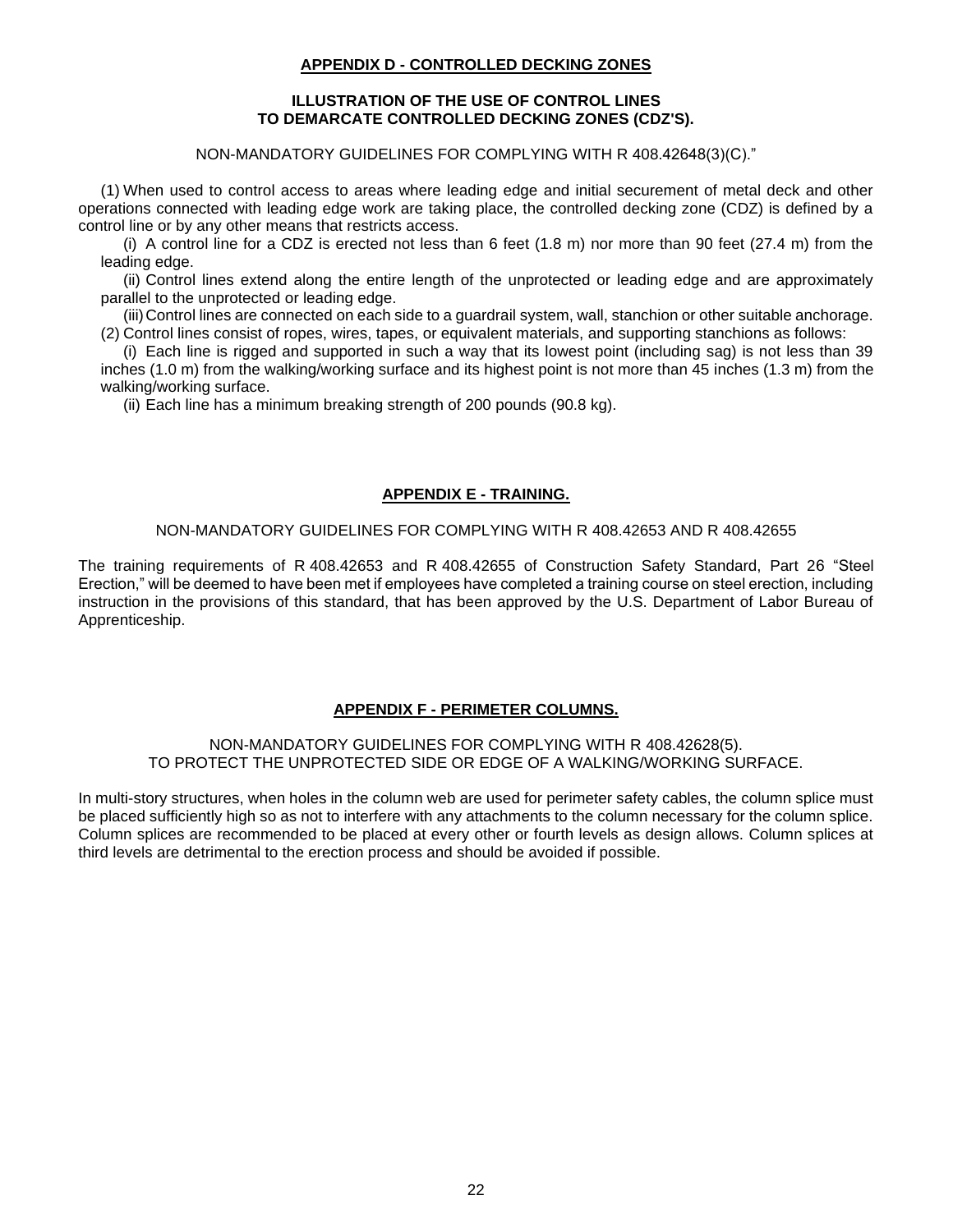## **APPENDIX G - FALL PROTECTION**

<span id="page-22-0"></span>CONSTRUCTION SAFETY STANDARD PART 45 "FALL PROTECTION," BEING R 408.44501(4) FALL PROTECTION SYSTEMS CRITERIA AND PRACTICES.

**(b) "Guardrail systems."** Guardrail systems and their use shall comply with the following provisions:

(1) Top edge height of top rails, or equivalent guardrail system members, shall be 42 inches (1.1 m) plus or minus 3 inches (8 cm) above the walking/working level. When conditions warrant, the height of the top edge may exceed the 45-inch height, provided the guardrail system meets all other criteria of Construction Safety Standard Part 45 "Fall Protection," being R 408.44501 et seq. of the Michigan Administrative Code.

Note: When employees are using stilts, the top edge height of the top rail, or equivalent member, shall be increased an amount equal to the height of the stilts.

(2) Midrails, screens, mesh, intermediate vertical members, or equivalent intermediate structural members shall be installed between the top edge of the guardrail system and the walking/working surface when there is no wall or parapet wall at least 21 inches (53 cm) high.

(i) Midrails, when used, shall be installed at a height midway between the top edge of the guardrail system and the walking/working level.

(ii) Screens and mesh, when used, shall extend from the top rail to the walking/working level and along the entire opening between top rail supports.

(iii)Intermediate members (such as balusters), when used between posts, shall be not more than 19 inches (48 cm) apart.

(iv)Other structural members (such as additional midrails and architectural panels) shall be installed such that there are no openings in the guardrail system that are more than 19 inches (.5 m) wide.

(3) Guardrail systems shall be capable of withstanding, without failure, a force of at least 200 pounds (890 n) applied within 2 inches (5.1 cm) of the top edge, in any outward or downward direction, at any point along the top edge.

(4) When the 200 pound (890 N) test load specified in Construction Safety Standard Part 45 "Fall Protection," being R 408.44501 et seq. of the Michigan Administrative Code is applied in a downward direction, the top edge of the guardrail shall not deflect to a height less than 39 inches (1.0 m) above the walking/working level. Guardrail system components selected and constructed in accordance with Construction Safety Standard Part 45 "Fall Protection," being R 408.44501 et seq. of the Michigan Administrative Code will be deemed to meet this requirement.

(5) Midrails, screens, mesh, intermediate vertical members, solid panels, and equivalent structural members shall be capable of withstanding, without failure, a force of at least 150 pounds (666 N) applied in any downward or outward direction at any point along the midrail or other member.

(6) Guardrail systems shall be so surfaced as to prevent injury to an employee from punctures or lacerations, and to prevent snagging of clothing.

(7) The ends of all top rails and midrails shall not overhang the terminal posts, except where such overhang does not constitute a projection hazard.

(8) Steel banding and plastic banding shall not be used as top rails or midrails.

(9) Top rails and midrails shall be at least one-quarter inch (0.6 cm) nominal diameter or thickness to prevent cuts and lacerations. If wire rope is used for top rails, it shall be flagged at not more than 6-foot intervals with high-visibility material.

(10) When guardrail systems are used at hoisting areas, a chain, gate or removable guardrail section shall be placed across the access opening between guardrail sections when hoisting operations are not taking place.

(11) When guardrail systems are used at holes, they shall be erected on all unprotected sides or edges of the hole.

(12) When guardrail systems are used around holes used for the passage of materials, the hole shall have not more than two sides provided with removable guardrail sections to allow the passage of materials. When the hole is not in use, it shall be closed over with a cover, or a guardrail system shall be provided along all unprotected sides or edges.

(13) When guardrail systems are used around holes which are used as points of access (such as ladderways), they shall be provided with a gate, or be so offset that a person cannot walk directly into the hole.

(14) Guardrail systems used on ramps and runways shall be erected along each unprotected side or edge.

(15) Manila, plastic or synthetic rope being used for top rails or midrails shall be inspected as frequently as necessary to ensure that it continues to meet the strength requirements of Construction Safety Standard Part 45 "Fall Protection," being R 408.44501 et seq. of the Michigan Administrative Code.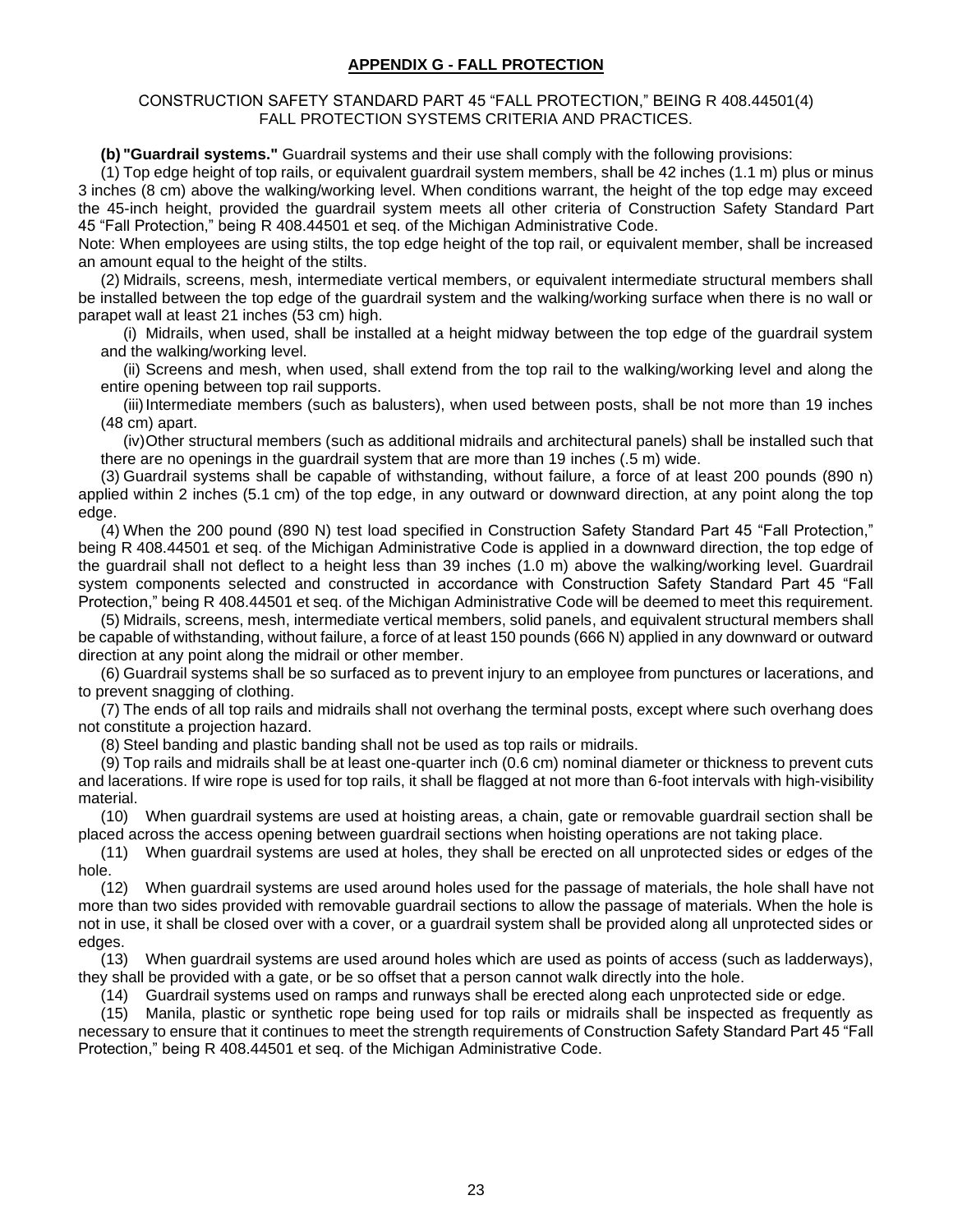**(c) "Safety net systems."** Safety net systems and their use shall comply with the following provisions:

(1) Safety nets shall be installed as close as practicable under the walking/working surface on which employees are working, but in no case more than 30 feet (9.1 m) below such level. When nets are used on bridges, the potential fall area from the walking/working surface to the net shall be unobstructed.

(2) Safety nets shall extend outward from the outermost projection of the work surface as follows:

| <b>VERTICAL DISTANCE FROM WORKING</b><br>LEVEL TO HORIZONTAL PLANE OF NET | <b>MINIMUM REQUIRED</b><br><b>HORIZONTAL DISTANCEOF OUTER EDGE</b><br>OF NETFROM THE EDGE OF THE<br><b>WORKING SURFACE</b> |  |  |  |  |  |
|---------------------------------------------------------------------------|----------------------------------------------------------------------------------------------------------------------------|--|--|--|--|--|
| Up to 5 feet                                                              | 8 feet                                                                                                                     |  |  |  |  |  |
| More than 5 feet up to 10 feet                                            | 10 feet                                                                                                                    |  |  |  |  |  |
| More than 10 feet                                                         | 13 feet                                                                                                                    |  |  |  |  |  |

(3) Safety nets shall be installed with sufficient clearance under them to prevent contact with the surface or structures below when subjected to an impact force equal to the drop test specified in Construction Safety Standard Part 45 "Fall Protection," being R 408.44501 et seq. of the Michigan Administrative Code.

(4) Safety nets and their installations shall be capable of absorbing an impact force equal to that produced by the drop test specified in Construction Safety Standard Part 45 "Fall Protection," being R 408.44501 et seq. of the Michigan Administrative Code.

(i) Except as provided in Construction Safety Standard Part 45 "Fall Protection," being R 408.44501 et seq. of the Michigan Administrative Code, safety nets and safety net installations shall be drop-tested at the jobsite after initial installation and before being used as a fall protection system, whenever relocated, after major repair, and at 6-month intervals if left in one place. The drop-test shall consist of a 400 pound (180 kg) bag of sand 30 + or - 2 inches (76 + or - 5 cm) in diameter dropped into the net from the highest walking/working surface at which employees are exposed to fall hazards, but not from less than 42 inches (1.1 m) above that level.

(ii) When the employer can demonstrate that it is unreasonable to perform the drop-test required by Construction Safety Standard Part 45 "Fall Protection," being R 408.44501 et seq. of the Michigan Administrative Code, the employer (or a designated competent person) shall certify that the net and net installation is in compliance with the provisions of Construction Safety Standard Part 45 "Fall Protection," being R 408.44501 et seq. of the Michigan Administrative Code, by preparing a certification record prior to the net being used as a fall protection system. The certification record must include an identification of the net and net installation for which the certification record is being prepared; the date that it was determined that the identified net and net installation were in compliance with Construction Safety Standard Part 45 "Fall Protection," being R 408.44501 et seq. of the Michigan Administrative Code, and the signature of the person making the determination and certification. The most recent certification record for each net and net installation shall be available at the jobsite for inspection.

(5) Defective nets shall not be used. Safety nets shall be inspected at least once a week for wear, damage, and other deterioration. Defective components shall be removed from service. Safety nets shall also be inspected after any occurrence which could affect the integrity of the safety net system.

(6) Materials, scrap pieces, equipment, and tools which have fallen into the safety net shall be removed as soon as possible from the net and at least before the next work shift.

(7) The maximum size of each safety net mesh opening shall not exceed 36 square inches (230 cm) nor be longer than 6 inches (15 cm) on any side, and the opening, measured center-to-center of mesh ropes or webbing, shall not be longer than 6 inches (15 cm). All mesh crossings shall be secured to prevent enlargement of the mesh opening.

(8) Each safety net (or section of it) shall have a border rope for webbing with a minimum breaking strength of 5,000 pounds (22.2 kN).

(9) Connections between safety net panels shall be as strong as integral net components and shall be spaced not more than 6 inches (15 cm) apart.

**(d) "Personal fall arrest systems."** Personal fall arrest systems and their use shall comply with the provisions set forth below. Effective January 1, 1998, body belts are not acceptable as part of a personal fall arrest system. Note: The use of a body belt in a positioning device system is acceptable and is regulated under Construction Safety Standard Part 45 "Fall Protection," being R 408.44501 et seq. of the Michigan Administrative Code.

(1) Connectors shall be drop forged, pressed or formed steel, or made of equivalent materials.

(2) Connectors shall have a corrosion-resistant finish, and all surfaces and edges shall be smooth to prevent damage to interfacing parts of the system.

(3) Dee-rings and snaphooks shall have a minimum tensile strength of 5,000 pounds (22.2 kN).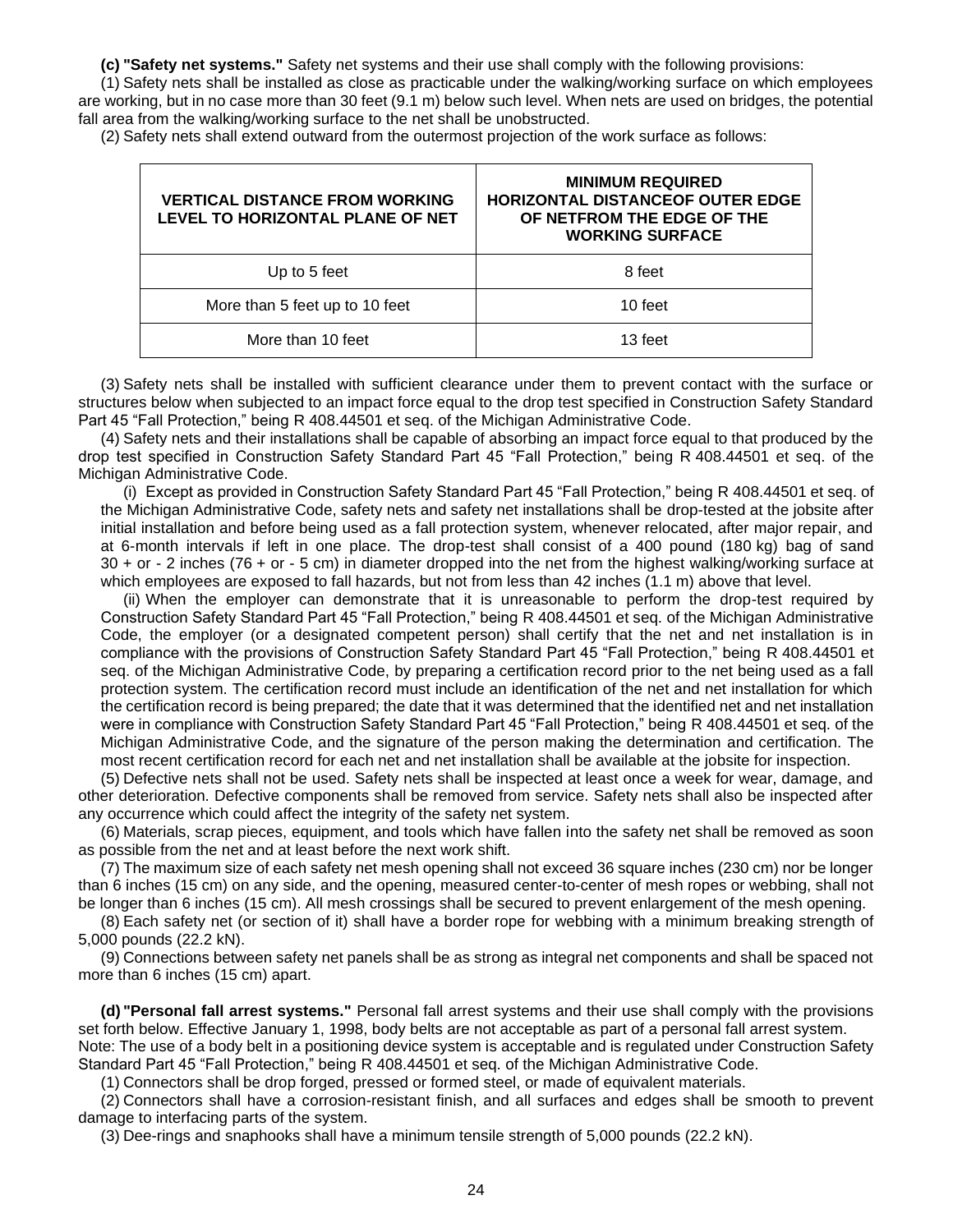(4) Dee-rings and snaphooks shall be proof-tested to a minimum tensile load of 3,600 pounds (16 nN) without cracking, breaking, or taking permanent deformation.

(5) Snaphooks shall be sized to be compatible with the member to which they are connected to prevent unintentional disengagement of the snaphook by depression of the snaphook keeper by the connected member, or shall be a locking type snaphook designed and used to prevent disengagement of the snaphook by the contact of the snaphook keeper by the connected member. Effective January 1, 1998, only locking type snaphooks shall be used.

(6) Unless the snaphook is a locking type and designed for the following connections, snaphooks shall not be engaged:

(i) Directly to webbing, rope or wire rope;

(ii) To each other;

(iii)To a dee-ring to which another snaphook or other connector is attached;

(iv)To a horizontal lifeline; or

(v) To any object which is incompatibly shaped or dimensioned in relation to the snaphook such that unintentional disengagement could occur by the connected object being able to depress the snaphook keeper and release itself.

(7) On suspended scaffolds or similar work platforms with horizontal lifelines which may become vertical lifelines, the devices used to connect to a horizontal lifeline shall be capable of locking in both directions on the lifeline.

(8) Horizontal lifelines shall be designed, installed, and used, under the supervision of a qualified person, as part of a complete personal fall arrest system, which maintains a safety factor of at least two.

(9) Lanyards and vertical lifelines shall have a minimum breaking strength of 5,000 pounds (22.2 kN).

(10)(i) Except as provided in Construction Safety Standard Part 45 "Fall Protection," being R 408.44501 et seq. of the Michigan Administrative Code, when vertical lifelines are used, each employee shall be attached to a separate lifeline.

(ii) During the construction of elevator shafts, two employees may be attached to the same lifeline in the hoistway, provided both employees are working atop a false car that is equipped with guardrails; the strength of the lifeline is 10,000 pounds [5,000 pounds per employee attached] (44.4 kN); and all other criteria specified in this paragraph for lifelines have been met.

(11) Lifelines shall be protected against being cut or abraded.

(12) Self-retracting lifelines and lanyards which automatically limit free fall distance to 2 feet (0.61 m) or less shall be capable of sustaining a minimum tensile load of 3,000 pounds (13.3 kN) applied to the device with the lifeline or lanyard in the fully extended position.

(13) Self-retracting lifelines and lanyards which do not limit free fall distance to 2 feet (0.61 m) or less, ripstitch lanyards, and tearing and deforming lanyards shall be capable of sustaining a minimum tensile load of 5,000 pounds (22.2 kN) applied to the device with the lifeline or lanyard in the fully extended position.

(14) Ropes and straps (webbing) used in lanyards, lifelines, and strength components of body belts and body harnesses shall be made from synthetic fibers.

(15) Anchorages used for attachment of personal fall arrest equipment shall be independent of any anchorage being used to support or suspend platforms and capable of supporting at least 5,000 pounds (22.2 kN) per employee attached, or shall be designed, installed, and used as follows:

(i) As part of a complete personal fall arrest system which maintains a safety factor of at least two; and

- (ii) Under the supervision of a qualified person.
- (16) Personal fall arrest systems, when stopping a fall, shall:

(i) Limit maximum arresting force on an employee to 900 pounds (4 kN) when used with a body belt;

(ii) Limit maximum arresting force on an employee to 1,800 pounds (8 kN) when used with a body harness;

(iii)Be rigged such that an employee can neither free fall more than 6 feet (1.8 m), nor contact any lower level;

(iv)Bring an employee to a complete stop and limit maximum deceleration distance an employee travels to 3.5 feet (1.07 m); and,

(v) Have sufficient strength to withstand twice the potential impact energy of an employee free falling a distance of 6 feet (1.8 m), or the free fall distance permitted by the system, whichever is less.

Note: If the personal fall arrest system meets the criteria and protocols contained in appendix C to Construction Safety Standard Part 45, "Fall Protection," being R 408.44501 et seq. of the Michigan Administrative Code and if the system is being used by an employee having a combined person and tool weight of less than 310 pounds (140 kg), the system will be considered to be in compliance with the provisions of Construction Safety Standard Part 45 "Fall Protection," being R 408.44501 et seq. of the Michigan Administrative Code. If the system is used by an employee having a combined tool and body weight of 310 pounds (140 kg) or more, then the employer must appropriately modify the criteria and protocols of the appendix to provide proper protection for such heavier weights, or the system will not be deemed to be in compliance with the requirements of Construction Safety Standard Part 45 "Fall Protection," being R 408.44501 et seq. of the Michigan Administrative Code.

(17) The attachment point of the body belt shall be located in the center of the wearer's back. The attachment point of the body harness shall be located in the center of the wearer's back near shoulder level, or above the wearer's head.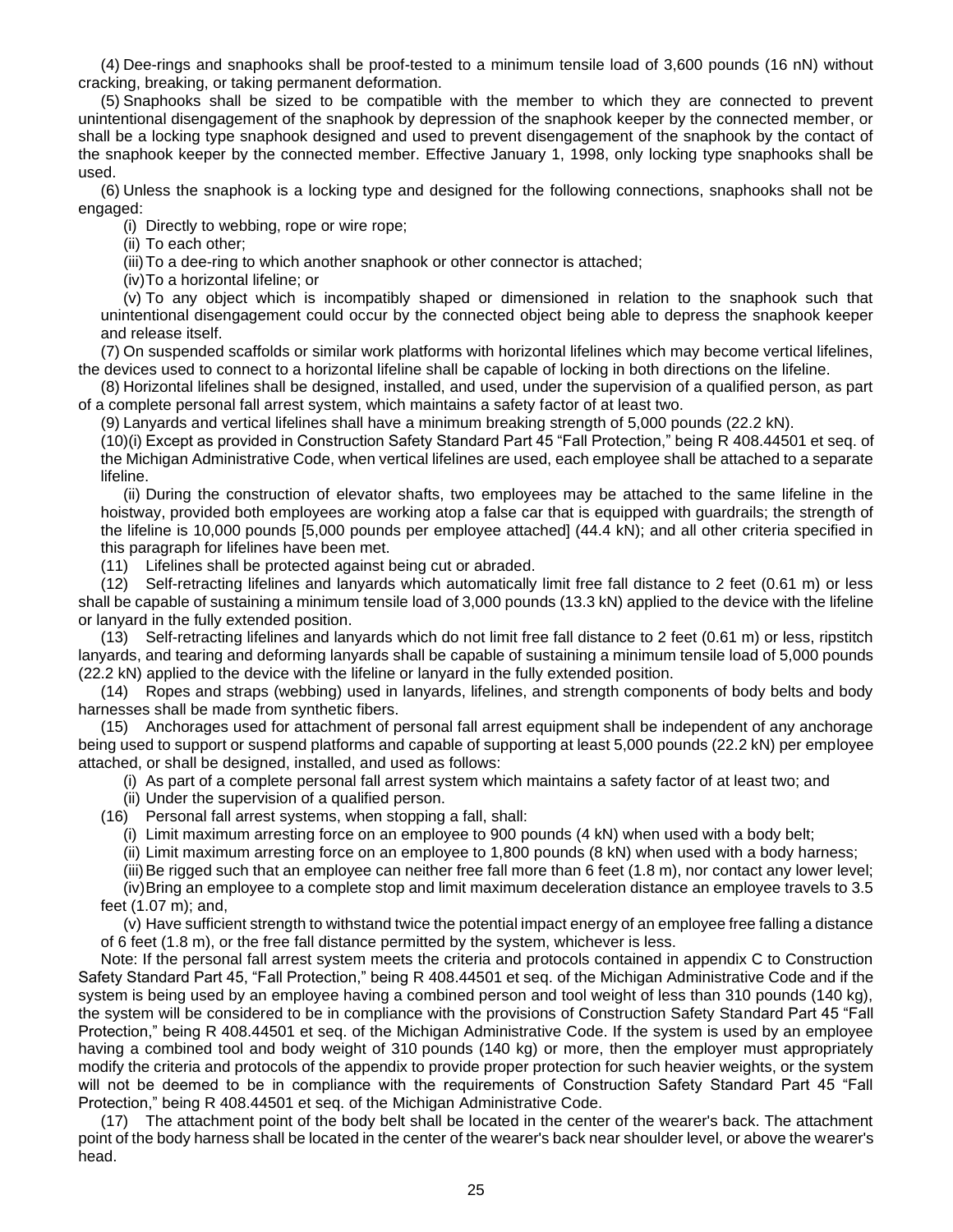(18) Body belts, harnesses, and components shall be used only for employee protection (as part of a personal fall arrest system or positioning device system) and not to hoist materials.

(19) Personal fall arrest systems and components subjected to impact loading shall be immediately removed from service and shall not be used again for employee protection until inspected and determined by a competent person to be undamaged and suitable for reuse.

(20) The employer shall provide for prompt rescue of employees in the event of a fall or shall assure that employees are able to rescue themselves.

(21) Personal fall arrest systems shall be inspected prior to each use for wear, damage and other deterioration, and defective components shall be removed from service.

(22) Body belts shall be at least one and five-eighths (1 5/8) inches (4.1 cm) wide.

(23) Personal fall arrest systems shall not be attached to guardrail systems, nor shall they be attached to hoists except as specified in other parts of this part.

(24) When a personal fall arrest system is used at hoist areas, it shall be rigged to allow the movement of the employee only as far as the edge of the walking/working surface.

**(e) "Positioning device systems."** Positioning device systems and their use shall conform to the following provisions:

(1) Positioning devices shall be rigged such that an employee cannot free fall more than 2 feet (.9 m).

(2) Positioning devices shall be secured to an anchorage capable of supporting at least twice the potential impact load of an employee's fall or 3,000 pounds (13.3 kN), whichever is greater.

(3) Connectors shall be drop forged, pressed or formed steel, or made of equivalent materials.

(4) Connectors shall have a corrosion-resistant finish, and all surfaces and edges shall be smooth to prevent damage to interfacing parts of this system.

(5) Connecting assemblies shall have a minimum tensile strength of 5,000 pounds (22.2 kN).

(6) Dee-rings and snaphooks shall be proof-tested to a minimum tensile load of 3,600 pounds (16 kN) without cracking, breaking, or taking permanent deformation.

(7) Snaphooks shall be sized to be compatible with the member to which they are connected to prevent unintentional disengagement of the snaphook by depression of the snaphook keeper by the connected member, or shall be a locking type snaphook designed and used to prevent disengagement of the snaphook by the contact of the snaphook keeper by the connected member. As of January 1, 1998, only locking type snaphooks shall be used.

(8) Unless the snaphook is a locking type and designed for the following connections, snaphooks shall not be engaged:

(i) Directly to webbing, rope or wire rope;

(ii) To each other;

(iii)To a dee-ring to which another snaphook or other connector is attached;

(iv)To a horizontal lifeline; or to depress the snaphook keeper and release itself.

(v) To any object which is incompatibly shaped or dimensioned in relation to the snaphook such that unintentional disengagement could occur by the connected object being able to depress the snaphook keeper and release itself.

(9) Positioning device systems shall be inspected prior to each use for wear, damage, and other deterioration, and defective components shall be removed from service.

(10) Body belts, harnesses, and components shall be used only for employee protection (as part of a personal fall arrest system or positioning device system) and not to hoist materials.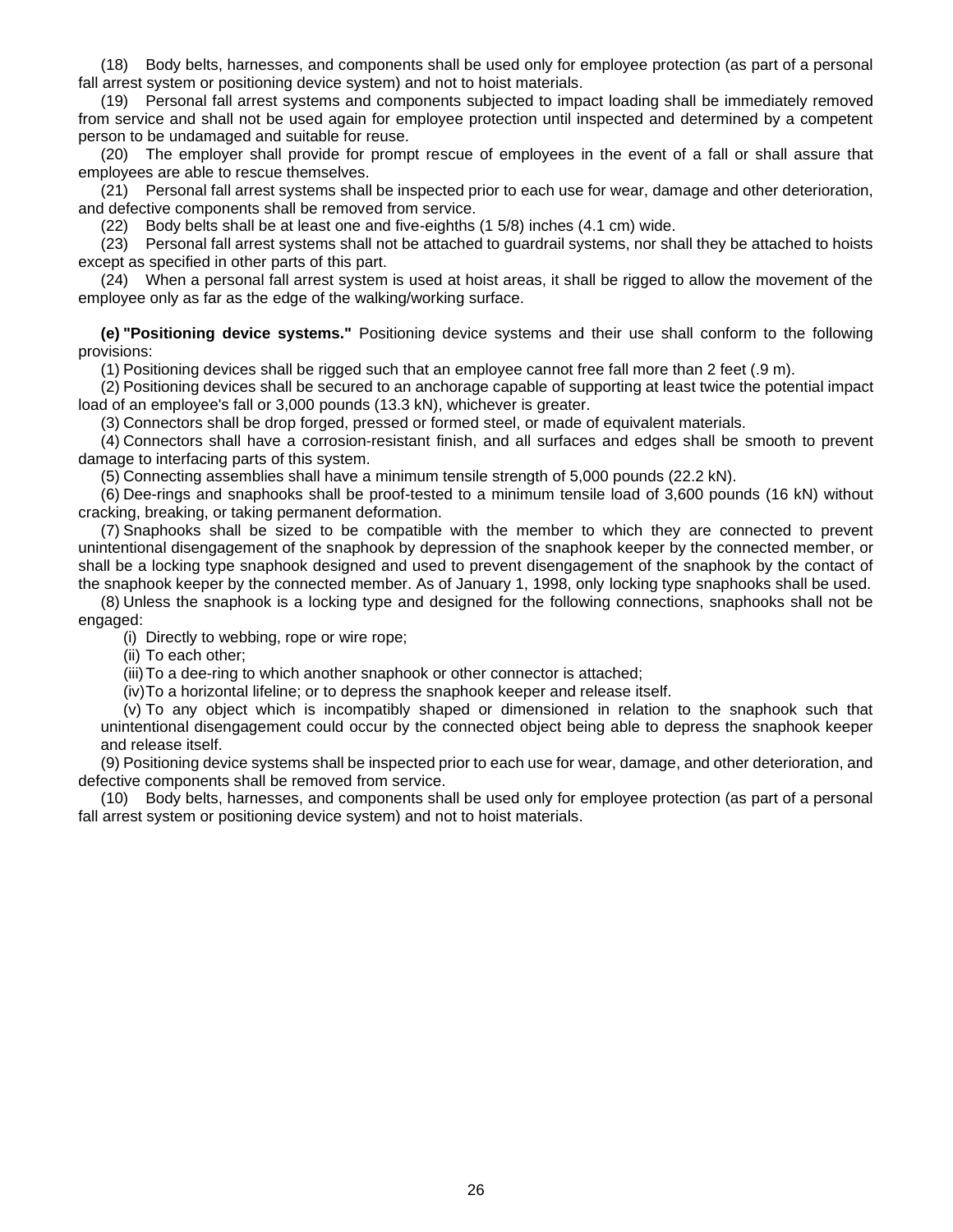## **APPENDIX H - DOUBLE CONNECTIONS**

<span id="page-26-0"></span>ILLUSTRATION OF A CLIPPED END CONNECTION AND A STAGGERED CONNECTION:

NON-MANDATORY GUIDELINES FOR COMPLYING WITH R 408.42629.



Clipped end connections are connection material on the end of a structural member which has a notch at the bottom and/or top to allow the bolt(s) of the first member placed on the opposite side of the central member to remain in place. The notch(es) fits around the nut or bolt head of the opposing member to allow the second member to be bolted up without removing the bolt(s) holding the first member.



**DOUBLE CONNECTIONS**

Staggered connections are connection material on a structural member in which all of the bolt holes in the common member web are not shared by the two incoming members in the final connection. The extra hole in the column web allows the erector to maintain at least a one bolt connection at all times while making the double connection.